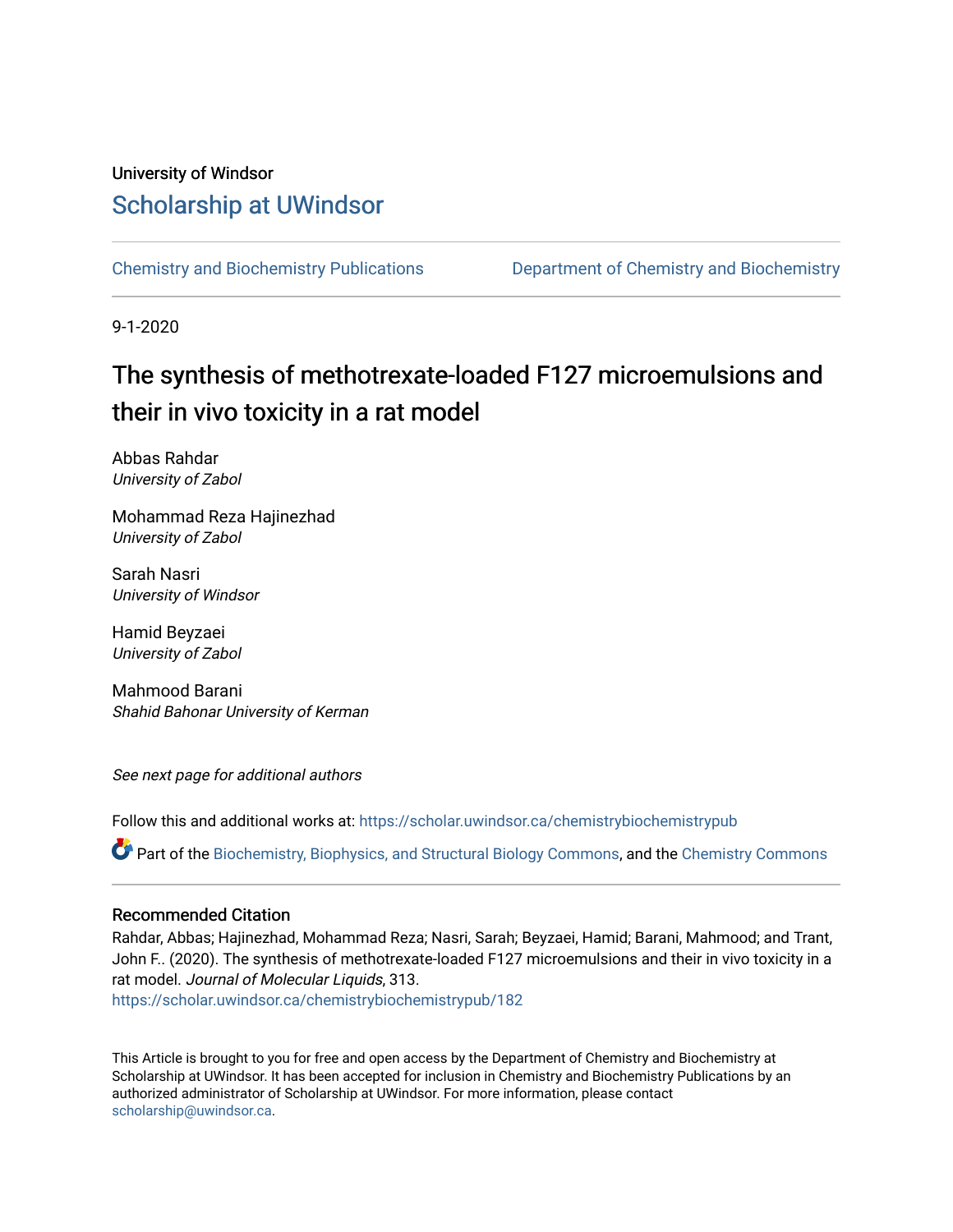### Authors

Abbas Rahdar, Mohammad Reza Hajinezhad, Sarah Nasri, Hamid Beyzaei, Mahmood Barani, and John F. Trant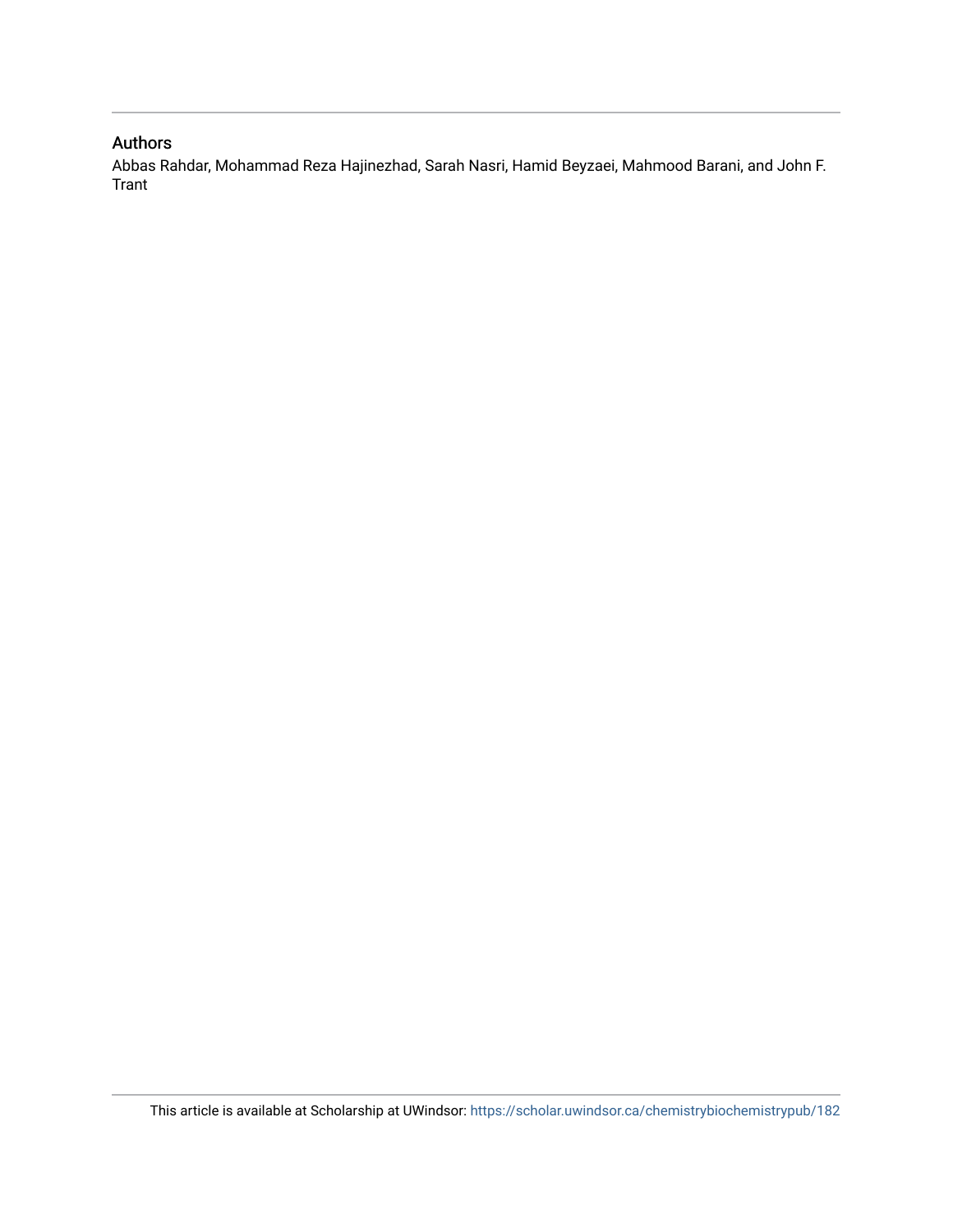The synthesis of methotrexate-loaded F127 microemulsions and their *in vivo* toxicity in a rat model

Abbas Rahdar <sup>a,\*</sup>, Mohammad Reza Hajinezhad <sup>b\*</sup>, Sarah Nasri <sup>c</sup>, Hamid Beyzaei <sup>d,</sup> Mahmood Barani<sup>e</sup>, John F. Trant<sup>c,\*</sup>

<sup>a</sup> Department of Physics, University of Zabol, Zabol, P. O. Box. 98613-35856, Iran <sup>b</sup> Basic Veterinary Science Department, Veterinary Faculty, University of Zabol, Zabol, P. O. Box. 98613-35856, Iran <sup>c</sup> Department of Chemistry and Biochemistry, University of Windsor, Windsor, ON, N9B 3P4, Canada

<sup>d</sup> Department of Chemistry, Faculty of Science, University of Zabol, Zabol, P. O. Box. 98613-35856, Iran

<sup>e</sup> Department of Chemistry, Shahid Bahonar University of Kerman, Kerman, Iran

#### **Abstract**

Methotrexate (MTX) has been formulated in nano and micro-emulsions, nominally to address its poor solubility and off-target effects. Nanoformulated MTX is universally reported to be a more efficacious anti-cancer agent than direct-dissolved drug; however, these investigations generally fail to screen for *in vivo* toxicity. This study aims to remedy this oversight. MTX was formulated as a standard Pluronic oil-in-water microemulsion with good drug encapsulation efficiency  $(73.0 % \pm 8.4)$ . Preliminary *in vitro* free radical scavenging studies found that formulation reduces drug oxidation fourfold. The toxic effects of formulated and unformulated MTX were investigated in a Wistar rat model. Rats received 0.05 mg/kg MTX as either the microemulsion or directly dissolved in phosphate-buffered saline. A drug-free microemulsion, PBS solution, and saline solution were used as controls. After 28 days, serum levels of enzymes indicative of kidney and liver damage were quantified. Significantly higher serum liver, and serum kidney enzymes were observed in the rats that received the directly dissolved MTX drug (P<0.05) compared to those who received the encapsulated form. Following sacrifice, the levels of catalase and superoxide dismutase (SOD) were significantly lower and the level of malondialdehyde higher, in rats who received either form of MTX relative to untreated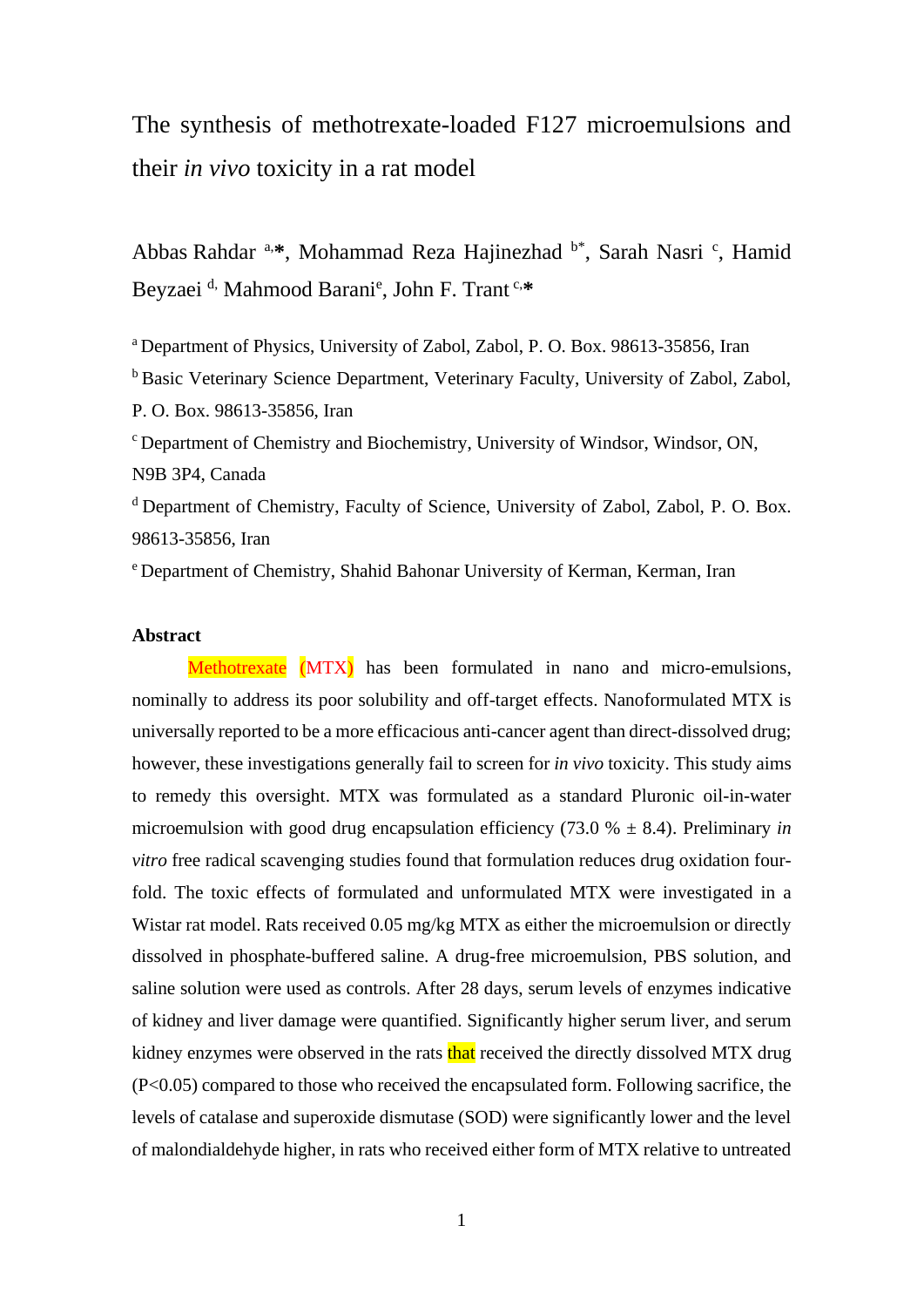controls. However, the SOD levels were lower in those who received the microemulsion than those who received free MTX. Histology supported the observation that the microemulsion formulation caused no gross structural toxicity to the liver, unlike the free drug. Although **toxicity was** reduced **compared** to the free drug, the microemulsion still caused damage to the kidneys. This organ-specific toxicity is consistent with the mode of clearance of the drug. This data demonstrates that the toxicity of formulated drugs must be considered when discussing the relative merits of formulations: encapsulation always improves efficacy but may not always improve safety.

**Keywords**: Pluronic, dynamic light scattering, microemulsion, percolation, Antioxidant activity, DPPH, release rate, liver, kidney, liver enzymes, histopathology

#### **Introduction**

Microemulsions comprising non-ionic surfactants are promising drug-delivery nanocarriers as their encapsulation of pharmaceuticals protects the drugs from physiological degradation, while also assisting with solubility and providing control over the pharmacokinetics of release.<sup>[1-6]</sup> However, many factors **must** be considered to ensure appropriate encapsulation and release of a specific drug, including the selection of the oil, surfactant, and co-surfactant.[1-6] In biomedicine, the non-ionic Pluronics, a polymeric surfactant triblock copolymer comprising poly(propylene oxide) terminated with poly(ethylene oxide), is commercially available in a very broad range of compositions, has effective solubilization capacity, sustained release profiles, and good biocompatibility.[1, 2, 7] Most importantly, the Pluronics are already approved for use in both pharmaceutical formulations and medical devices.[1, 2] Pluronic-based microemulsions provide superior colloidal stability compared to those stabilized with classical ionic surfactants, preventing nanoparticle aggregation. F-127, a Pluronic surfactant produced by BASF is a particularly well studied system partially due to its stimuli-responsive behaviour, gelating above 10 ºC at high concentrations.[8, 9]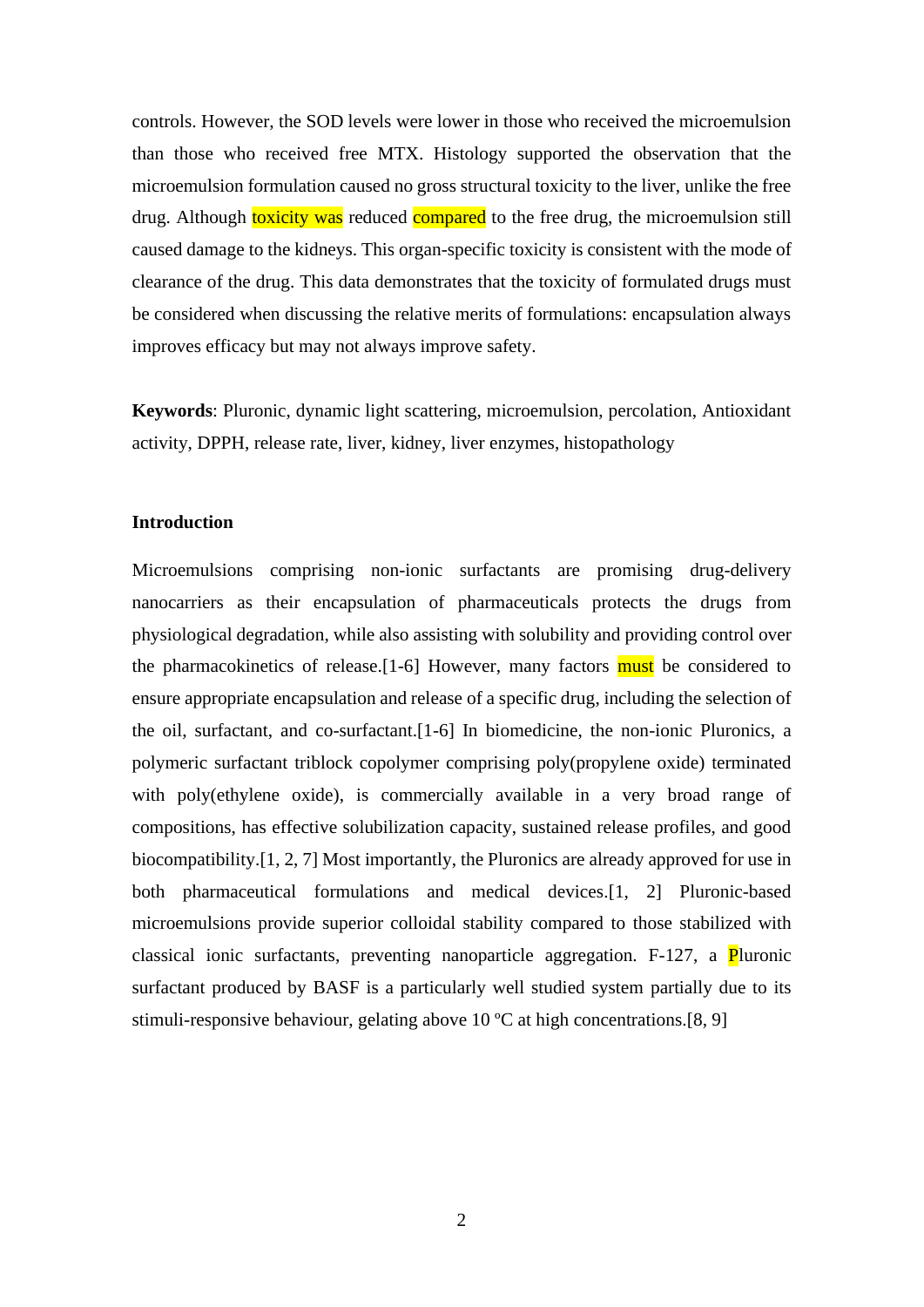

#### **Figure 1.** Chemical structure of Pluronic F127 (left) and MTX (right)

Methotrexate (MTX), a competitive dihydrofolate reductase inhibitor, was one of the first chemotherapeutics on the market, and is still clinically deployed to treat breast, lung, and head and neck cancers.<sup>[10]</sup> In addition, patients treated with MTX also show a reduced risk of cardiovascular disease-related hospitalization and death.[11] MTX is also used to treat rheumatoid arthritis, where it likely acts through enhancing adenosine levels.[12] Although inhibiting folate formation increases the risk of systemic oxidative damage, the MTX molecule itself inhibits the formation of reactive oxygen species by directly removing superoxide anions. This allows it to scavenge lipid peroxidation byproducts, and diminishes inflammation and oxidative damage.[13, 14] However, the dosage of MTX must be carefully controlled, especially in patients with chronic renal impairment, as it is highly nephrotoxic, and leads to leukopenia and immunosuppression.[10, 13, 15, 16]

Reducing the impact of these off-target effects has been a focus of recent effort as MTX itself has a long track record of efficacy. Complicating matters, MTX is a poorly lipid-soluble drug and its water-insolubility makes delivery challenging. Microemulsive dispersions increase bioavailability, and by sequestering the drug, reduce its side effects.[17, 18] In an early example, Karasulu *et al.* designed a microemulsion of MTX to evaluate its *in vitro* suppressive effects on MCF-7 human breast cancer cells.[19] The team employed soybean oil, a mixture of Cremophore EL and Span 80, isopropyl alcohol and 0.2 N NaOH respectively as the oil phase, surfactants, co-surfactant and the aqueous phase. More recently, Amarji and colleagues, interested in psoriasis therapies, used a microemulsion comprising a polysorbate 80 surfactant, phospholipon 90G and ethanol as co-surfactants, and isopropyl palmitate as the oil, using an analysis of an experimentallyderived pseudo-ternary phase diagram to identify appropriate ratios. They characterized the *in vitro* release kinetics, *ex vivo* permeation and drug distribution of their microemulsion. [18]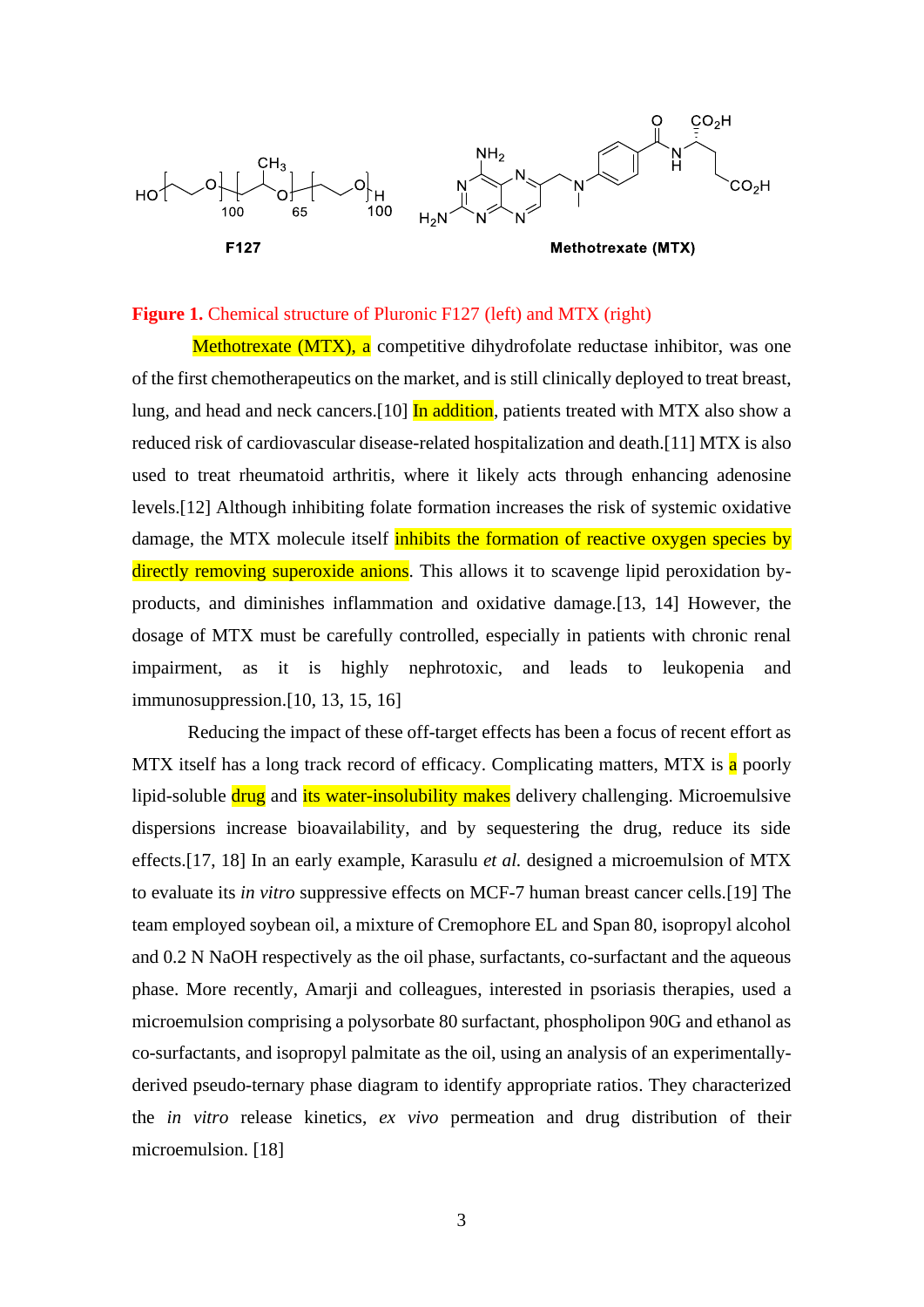Pluronics have seen some use in MTX formulation, although normally as a bulk hydrogel rather than as part of a colloidal solution.[9] The amphiphilicity of MTX that make it poorly soluble in both hydrophobic and hydrophilic environments do limit its loading as the drug tends to sit at the interface between the particle and water. This property makes small nanoparticles with high surface area a useful system for its formulation.[20, 21]

A recent study by Prakash and coworkers used a hydrogel formed from F-127 (20- 22% w/v) in water to deliver MTX as an injectable gel; however, as F-127 is not metabolized, this high level of loading is non-ideal.[22] Pluta and Karolewicz formulated similar MTX-F127-based hydrogels for potential direct injection into tumours, although they only studied the release kinetics and rheology of the material,[23] as did Lu and Jun in a similar F-127 hydrogel.[24] Venkatesh and co-workers likewise studied a potential MTX-F127 hydrogel formulation for proposed use to treat rheumatoid arthritis, and showed that the formulation reduced inflammation in a mouse model.[22, 25, 26]

In the earliest example of nanoparticle MTX formulation, Law and Lin prepared a microsphere emulsion using bovine serum albumin as the core and **P**luronic F68 as an emulsifier. The group showed that formulation slowed MTX release in an animal model.[27] Abdelbary and Haider studied the growth inhibition on cancer cell lines of F127-MTX nanostructured lipid carriers with diameters of 250-350 nm with various high concentrations of MTX.[28] The Sha group prepared a 22 nm mixed micelle consisting of both F127 and the more hydrophobic P105 to physically encapsulate MTX. This formulation showed good efficacy against a human cancer xenografted into a murine model.[29] The Sha group followed up this report with a covalently-immobilized Pluronic-MTX conjugate that they formulated into micellular nanoparticles. The material also showed efficacy in a patient-derived xenograft mouse model. However, in neither study was the toxicity of the formulations investigated.[30] Gao and Jiang showed that nanoparticles employing **P**luronic F68 as an emulsifier were effective at transporting MTX across the blood-brain barrier.[31] The Zhang group at Liaoning used a nanoparticle derived from a physical mixture of a **P**luronic shell on a chitosan core to deliver MTX into cancer cells and examined intracellular release. It demonstrated higher efficacy than the free drug.[32] Katare and co-authors developed a simple synthesis of a lipid-polymer nanoparticle using F-87 as the **P**luronic. This formulation showed excellent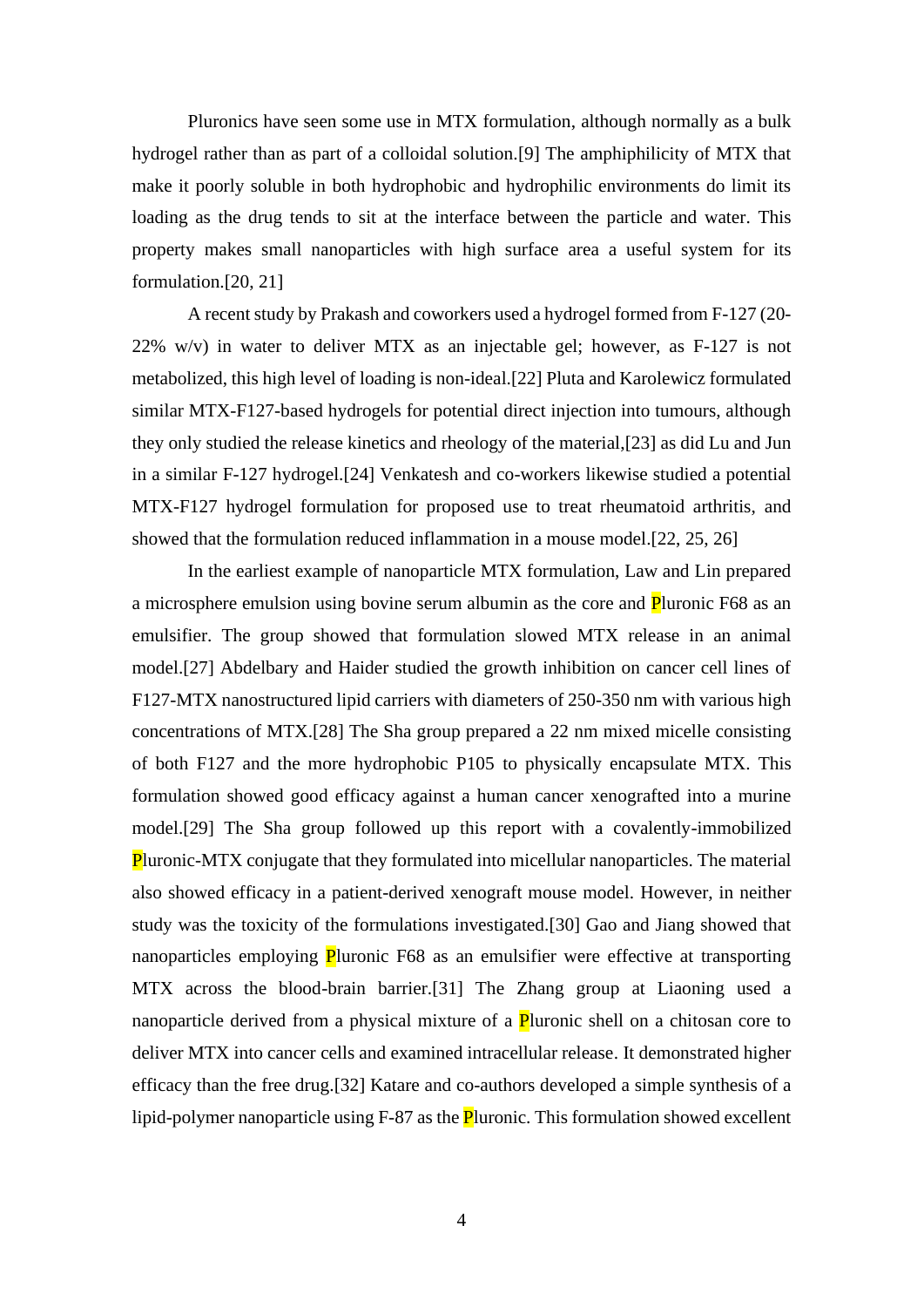entrapment efficiency and promising steady release kinetics with a moderate initial burst release of the drug.[33]

Ren and colleagues formed a Pluronic-drug conjugate using an ester linkage, attaching MTX to a **P**luronic polymer of undisclosed molecular weight. The ester hydrolyses slowly to release the drug under physiological conditions.[34] While we were preparing this manuscript, in an effort to better control drug release, Loureiro and coworkers formulated a nanoparticle where MTX was immobilized on the P407 through a comparably stable amide bond. These systems showed slower release in the presence of enzymes necessary to cleave the linkage, and also showed higher efficacy against cancer cell lines than the free MTX.[35]

Building on all these results, Meshkini and Oveisi immobilized F127 to a mesoporous zinc hydroxyapatite and then to a covalently conjugated MTX to the free terminus of the polymer to make a hard nanoparticle. The amide bond between the drug and the polymer was selected to be enzymatically cleavable at low tumour-relevant pH. Like the other results described here, they were effective against cancer cell lines.[36]

What most studies have overlooked to date is the toxicity of MTX; the efficacy of nanoformulated MTX therapy is not in doubt, but one of the goals of a formulation is to reduce the side effects and the toxic profile of the drug. As part of our program in targeted drug delivery, we wish to emphasize the need to consider systemic toxicity early in the discovery process as an essential endpoint.<sup>[37]</sup> Consequently, using a **P**luronic microemulsion related to those discussed above, we needed to investigate the safety of physically-encapsulated MTX in a mammalian model.

# **2. Material and Methods**

#### *2.1 Materials*

Pluronic F127 was purchased from BASF Inc. (Mount Olive, NJ). MTX, sodium caprylate, sodium deconoate, ethyl butyrate and 2,2-diphenyl-1-picrylhydrazyl (DPPH) were purchased from Sigma Chemical Co. (St. Louis, MO). Potassium phosphate monobasic, potassium phosphate dibasic, sodium chloride, and potassium chloride which were purchased from Fisher Scientific Inc. (Suwanee, GA). Doubly distilled, deionized Millipore water was used. All chemicals were used as received with no further purification.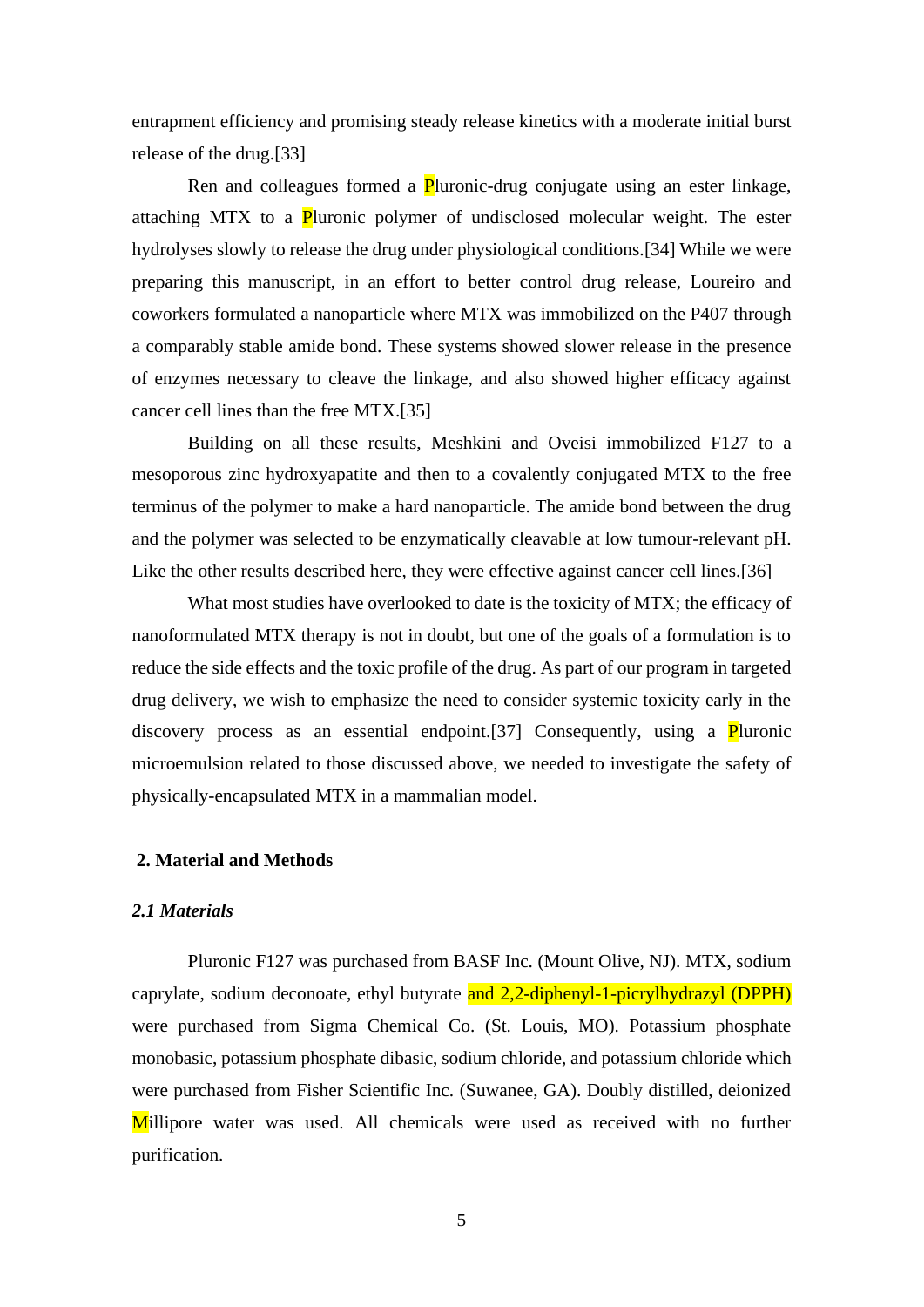#### **2.2 Preparation of MTX-containing F127 nanometer-sized microemulsions**

Pluronic oil-in-water microemulsions (10 mL samples) encapsulating MTX were prepared by vigorously stirring the required amounts of fatty acid sodium caprylate (SC), phosphate buffered saline (PBS at pH 7.4), and at a fixed oil-to-surfactant molar ratio  $(0w = [ethyl \t butyrate]/[Pluronic] = 1)$ , and MTX-to-pluronic molar ratio of  $Z=[MTX]/[F127]=0.23$ . This is according to the protocol developed by Varshney and coworkers.[6] The MTX was introduced by being pre-dissolved in the ester. Once formed, these Pluronic microemulsions were diluted with PBS to obtain the desired mass fraction of droplets (MFD). All operations were conducted at room temperature.

# **2.3 Dynamic Light Scattering (DLS) characterization of drug-loaded microemulsions**

DLS characterization was conducted on an ALV-5000F (ALV-GmbH, Germany) Compact Goniometer System under vertically polarized incident light  $(\lambda = 488 \text{ nm}, 2W)$ supplied by a diode pumped Nd:YAG solid-state laser (Coherent Inc., CA) combined with an ALV SP-86 digital correlator with a sampling time of 25 ns to 100 ms. Measurements were made at an angle of  $\theta = 90^{\circ}$  to the incident beam. The intensity scale was calibrated against scattering from toluene. Prior to analysis, solutions were filtered through Millipore Millex filters (Triton free, 0.22 μm porosity) directly into cleaned scattering cells and allowed to equilibrate at the required temperature for 10 min before measurement. Each experiment was repeated at least three times. Sampling time was 5**-** 10 min as required to obtain a fitted correlation function.

#### **2.4. Determination of the entrapment efficiency (EE)**

The protocol was adapted from standard published approaches.[38-40] MTX concentration was determined spectrophotometrically using a UV-Vis spectrophotometer (Agilent Technologies, Cary 60, USA) at a wavelength of 320 nm. Briefly, the spectrum of MTX was recorded between 200 and 700 nm by a UV-VIS Spectrophotometer to determine the characteristic peaks of MTX. Our MTX solution in PBS pH 7.4 had two characteristic peaks at 290 and 320 nm. We chose 320 nm to avoid interfering of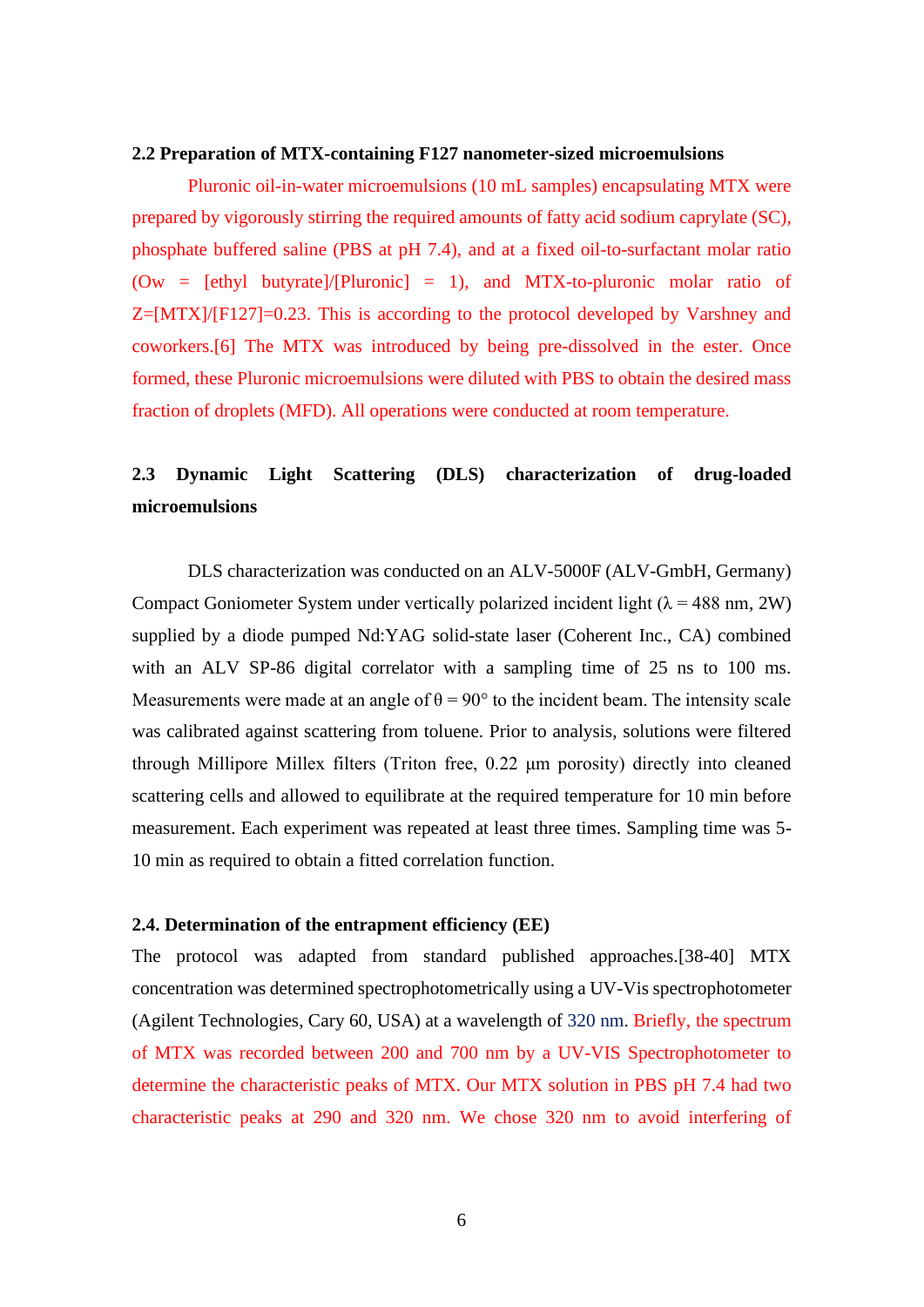polymeric backbones with absorption of free MTX. MTX was quantified against a calibration curve prepared from fresh MTX solutions.

After synthesis, the microemulsions were centrifuged for 20 min at 15000 rpm (model 5415D, Eppendorf, Germany) to separate the free MTX in the supernatant from the nanodroplets  $[38, 40-42]$ , followed by filtration with 0.22  $\mu$ m filters. The MTX content of the supernatant was quantified at 320 nm. The encapsulation efficiency (EE%) was calculated as the difference between the total MTX content in the microemulsion (430  $\mu$ g/mL) and the free MTX content obtained from the supernatant (Equation 1):

$$
EE\% = \frac{Total\ Content\ of\ MTX - Free\ MTX}{Total\ Content\ of\ MTX} \times 100
$$
 (1)

# **2.5. Antioxidant activity of oil-in-water F127 microemulsions**

The interaction rate of the DPPH free radical with bulk and microemulsion forms of MTX was measured as an indicator of the rate of drug release. The absorbance of methanolic solutions including 1 ml of various forms of MTX (400  $\mu$ g/ml) and 4 ml of DPPH (0.004% w/v) was read every 5 min for 30 min at 517 nm. A graph of inhibition percentage (([absorbance of blank – absorbance of sample] / absorbance of blank)  $\times$  100) vs time was plotted. The slope of the straight-line equations was considered as the release rate.[5] All tests were repeated three times and the results were expressed as the average of three independent experiments.

#### **2.6. Animal studies**

All animal treatments were carried out in a humane fashion in compliance with both institutional (University of Zabol) and the NIH guideline for Care and Use of Animals (NIH publication No 85-23, revised 1996).

In the current experimental study, fifty male adult rats (Wistar breed), were obtained from the laboratory animal centre of University of Zabol and were divided into five groups. The first group (control group) received normal saline for four weeks; the second group received the PBS vehicle alone; the third group received the microemulsion without the presence of MTX; the fourth group received an unformulated 0.05 mg/kg dose of MTX in PBS; and the fifth group received the microemulsion formulated MTX with a dose of 0.05 mg/kg. Animals were kept at standard conditions 20-23  $\degree$ C and 12 (h)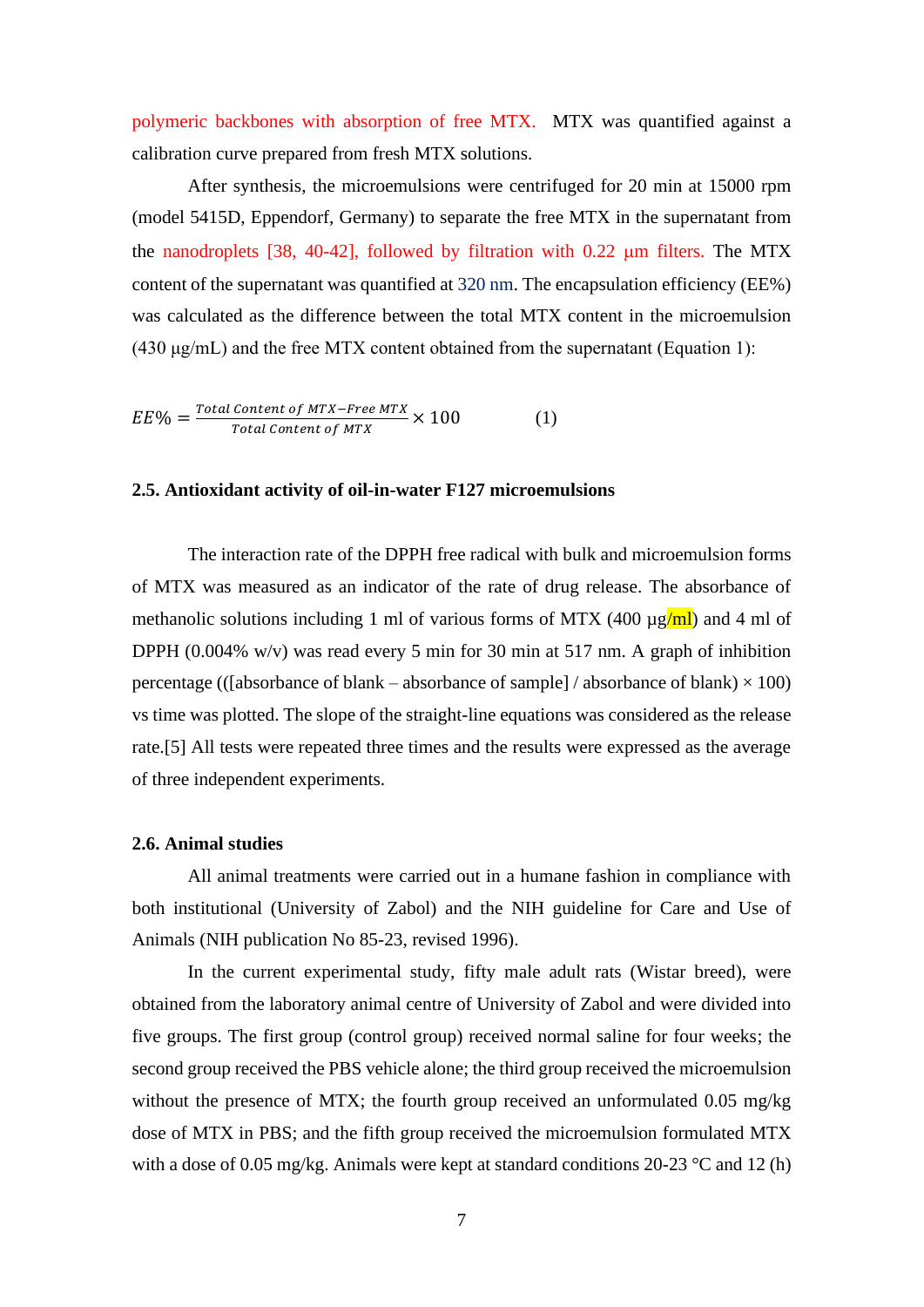light/dark cycles and were fed a standard laboratory diet (Javaneh-Khorasan, Iran). After 28 days, the rats were anesthetized, and blood samples were collected by heart puncture and immediately centrifuged (3000 rpm for 5 min) in order to separate the serum. The serum samples were immediately frozen at -80 °C. After euthanasia, liver specimens were carefully removed and preserved in formalin until examined.

#### **2.7. Determination of serum biochemical parameters and statistical analysis**

The activity of catalase in liver tissues was assayed by the Aebi method.[43] This method was based on measuring the rate of decomposition of  $H_2O_2$  at 240 nm using a commercial spectrophotometer (UNICO UV/VIS- 2100 Spectrophotometer). In addition, the hepatic superoxide dismutase (SOD) activity was assayed based on the method of Kakkar.[44]

The liver malondialdehyde levels, a marker of lipid peroxidation, was assayed spectrophotometrically at 532 nm according the method of Okhawa. The Okhawa method is based on the reaction between 2-thiobarbituric acid (TBA) and malondialdehyde.[45]

Commercial kits (Pars Azmoon. Co., Tehran, Iran) were used to determine the serum levels of AST, ALT, BUN and creatinine. All the serum biochemical parameters were measured in the biochemistry laboratory of University of Zabol using the Selectra Pro M auto analyser, (Vital Scientific, SpanNeren, Netherlands).

Statistical analysis was conducted using the SPSS software (version 20.0). Multiple comparisons between the experimental groups were performed by ANOVA using Tukey tests. Statistical significance was accepted at P<0.05.

# **2.8. Histopathological investigations**

For histopathological examinations, rats were euthanized using diethyl ether and tissue samples from liver and kidney were chopped and preserved in 10% formalin. After two days, the formalin was changed, and the samples were processed for histopathological staining. After paraffin embedding and block making, the tissue sections were prepared with the hematoxylin-eosin staining method and were examined under a light microscope (Olympus Optical Co., Tokyo, Japan) at 40x magnification.

# **3. Results and Discussion**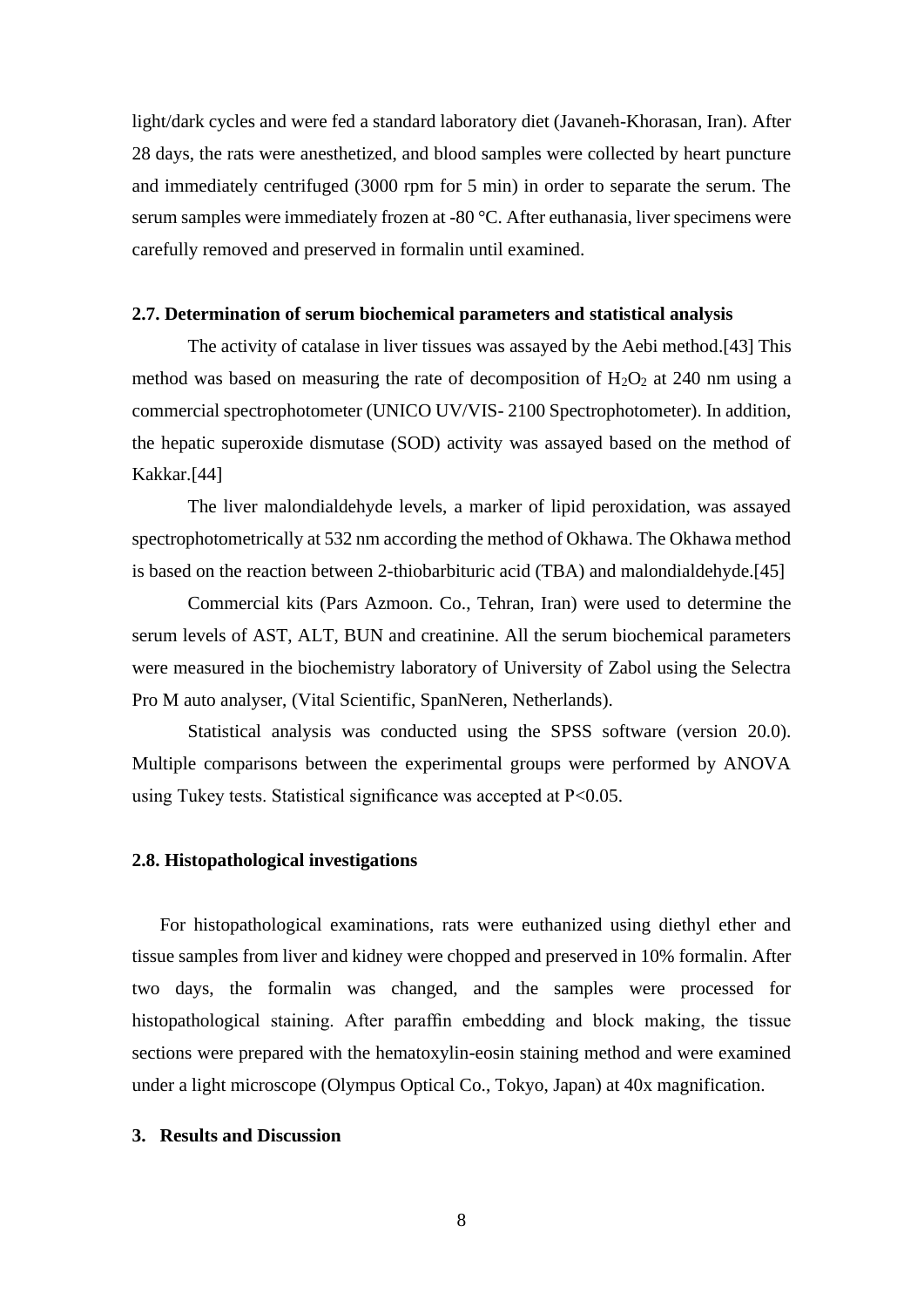

**Figure 2.** Cartoon representation of the morphology and content of the **P**luronic microemulsions used in the current study.

#### **3.1. Determination of Microemulsion Formation Behavior**

The microemulsions were synthesized by mixing the **P**luronic polymer with a solution of MTX, dissolved in ethyl butyrate as the "oil" phase, and fatty acids as the surfactant (Figure 1). We started by investigating the dynamic behaviour of the F127 based oil-in-water microemulsions as a function of the mass fraction of the nanodroplet (MFD). The auto-correlation function of the microemulsions versus time for different MFD values was plotted (Fig. 3a). The decay rate is, as expected, directly proportional to the MFD; inter-droplet repulsive interactions increase as the number of droplets increases. At a constant MTX concentration, more particles will mean a greater surface area is available to host the MTX at the oil-water interface rather than being enclosed in the core of the particles. The charged carboxylates on the water-facing MTX molecules induces a charge density on the surface of the particle, leading to an increase in repulsion as has been noted by us and others.[6, 17, 46, 47] From the experimental diffusion data, the hydrodynamic diameters of the MTX -loaded microemulsions were obtained as a function of MFD and demonstrated that size is inversely proportional to MFD. This further supports the observation that surface area increases as the MFD increases due to the reduction in particle clustering, consistent with the reports of others in similar systems (Fig.3b). In other words, an enhancement of the electrostatic repulsion between nanodroplets as the MFD increases (as more nanodroplets leads to a greater possibility of inter-nanodroplet interactions) can lead to a reduction in the nanodroplet size. This occurs because the PEO layer collapses inwards due to this effect. [1, 10, 17, 46] However, the changes are small. In all cases, the average size of the particles is under 10 nm, and there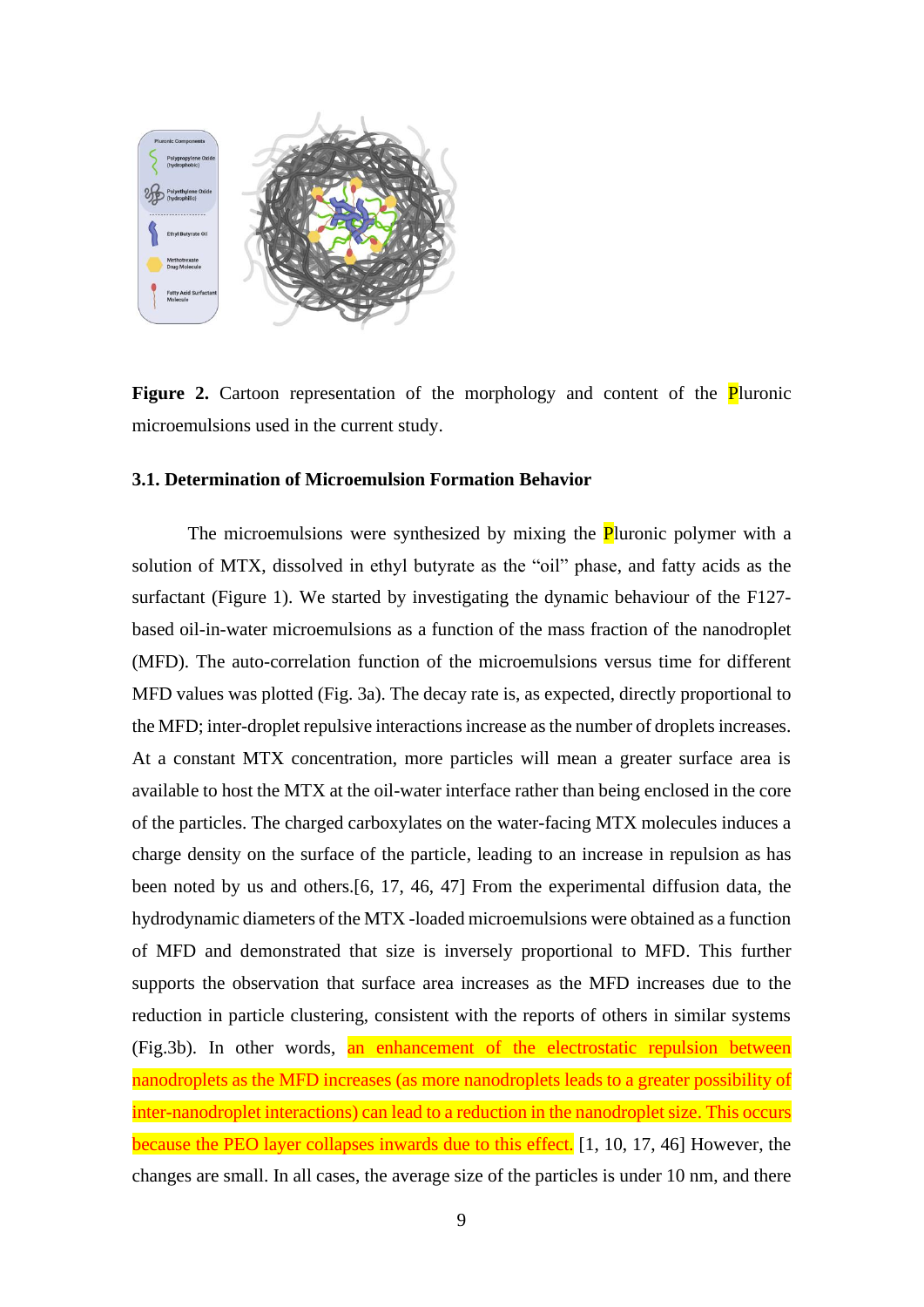is likely little clinical difference between these various formulations. For this reason, the particular formulation is unlikely a critical factor, and an MFD of 0.01 was selected as the basis for the materials used in the other studies outlined here as it uses the minimum amount of material, limiting off-target effects arising from the **P**luronic polymer.

Although particle size plays a key role in nanobiointeractions in the physiological milieu, as well as in particle biodistribution, targeting, cell uptake and internalization, toxicity, and particle degradation; we want to stress that the size ranges of our nanodroplets, 5-9 nm, is limited, and renal excretion is still readily possible for all of the microemulsions studied here.



**Figure 3.** Dynamic light scattering behaviour as a function of MFD. A) Auto-correlation function of microemulsions versus time for different MFD values (inset: decay rate vs MFD); B) Hydrodynamic diameter as a function of MFD (inset: the Diffusion Coefficient versus MFD for microemulsions); C) Digital photograph of the microemulsion solution after standing for 6 months.

#### **3.2. Entrapment Efficiency**

Ideally, as with any pharmaceutical intervention, the lowest possible dose of all components of the formulation are desired. As the MTX dosage is the limiting factor, we want to maximize the encapsulation efficiency of the nanocarrier to minimize the amount of nanocarrier that must be used. This is determined by the entrapment efficiency (EE%). The components of the formulation were selected to maximize this parameter: high loading was predicted to be facilitated due to the molecular interactions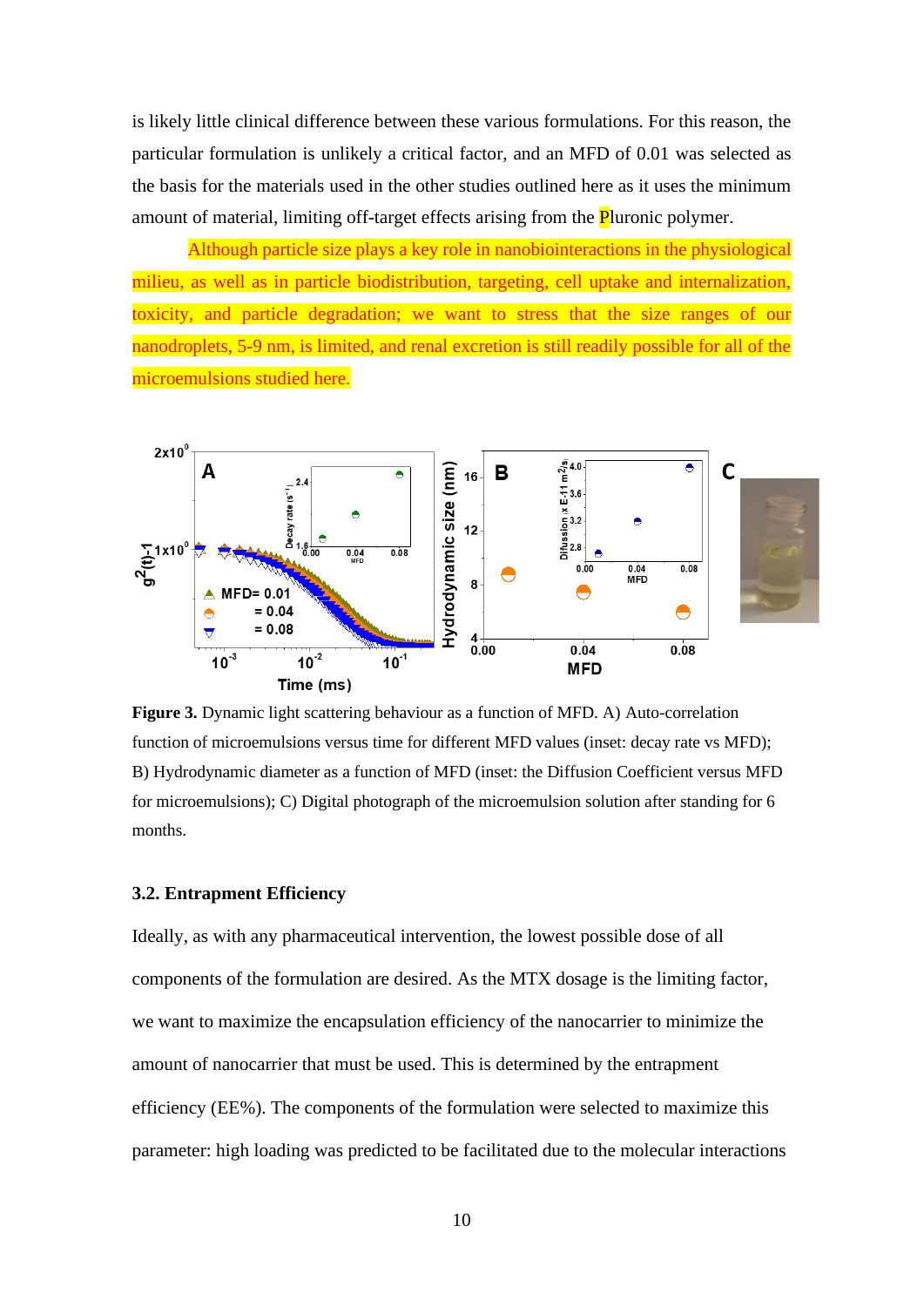between MTX and F-127. Using sodium caprylate as the surfactant further reduces inadvertent burst release as it helps to rigidify the outer walls of the nanoparticles due to its favorable apparent packing factor [48] coupled with the higher oil/water interface area on the surface of the particles [49]. These factors, along with favorable economics, are the reasons that it is commonly used as a surfactant for stabilizing microemulsions [50]. In the EE% study, 320 nm absorption wavelength was chosen to avoid interfering of polymeric backbones in UV-Vis spectrum of free MTX. In this case, loading the MTX into the MFD 0.01 formulation described above resulted in a good EE % of 73.0  $% \pm 8.4$  [57]. With the loading established, the stability of the microemulsion was investigated.

#### **3.3. Stability of F127 microemulsion**

To achieve a stable microemulsion, one must incorporate a repulsion mechanism that counteracts thermodynamically favourable Ostwald ripening. Such phenomenon arises from the mutual attraction of particles and the decrease in energy that results from the minimization of the surface area: volume ratio. This can be accomplished using either electrostatic or steric repulsion. The former results from the incorporation of a double layer of charged components in the particle's shell; the latter is achieved by incorporating non-ionic surfactants or polymers that interfere with membrane fusion. Steric repulsion is very useful for preventing aggregation of colloidal solutions. As is usual, our formulations combine both strategies as the caprylate provides a negative surface, while the hydrocarbon chains of the **P**luronic provide the steric blocking. Upon standing for three months, no visible turbidity or sedimentation was observed (Figure 3c), suggesting that no meaningful aggregation was observed. Similarly, the zeta potential of microemulsion immediately after preparation and after three months remained similar: they were -35 mV and -30 mV, respectively. Many authors have reported similar results: the **P**luronic polymers and their mutual steric repulsion defines the high stability of these systems.[1, 5, 17, 20, 50] The size distribution of the materials also remained stable over 12 months; average particle size remained the same, and the dispersity index (PDI) only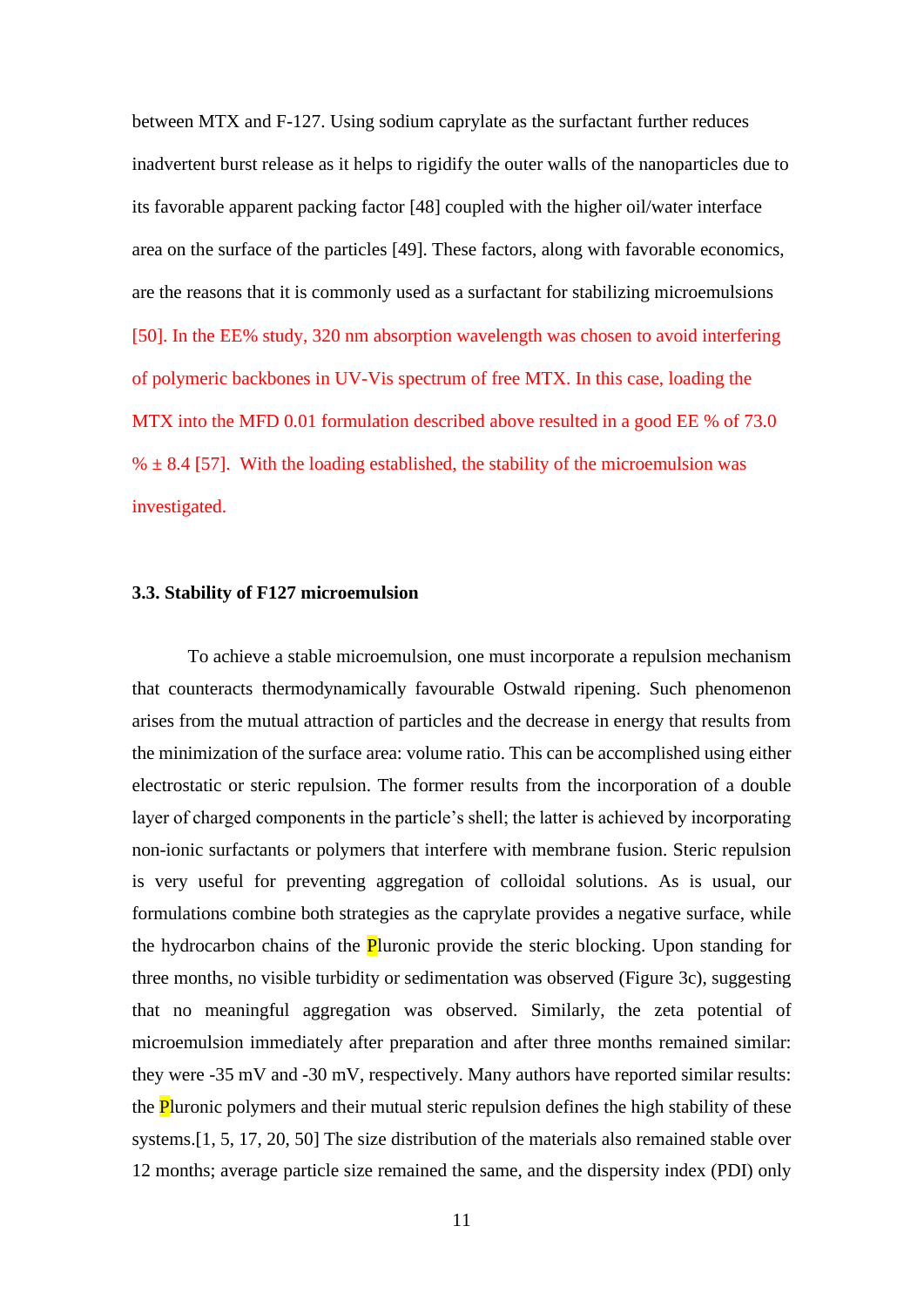changed from 0.21 to 0.26. This is consistent with similar F127 microemulsions from our research group which were also completely stable for very long periods of time.[5]

#### **3.4. Antioxidant activity of MTX-loaded microemulsion**

MTX induces oxidative stress by interrupting the folate pathway, but is itself an antioxidant. To quantify the relative antioxidant activity of the nanoformulations as a proxy for exposed MTX, we employed the standard 2,2-diphenyl-1-picrylhydrazyl assay in which the colour of a methanolic DPPH solution changes from purple to yellow. The challenges in using this assay for predicting absolute antioxidative activity are many, and it is not a precise tool; however, under proper control, it can be used to estimate the relative behaviour of systems.[51, 52] We measured the reaction rate of the DPPH free radical with both bulk and microemulsion forms of MTX (final concentration of 80  $\mu$ g/ml). Under parallel measurements, initial reaction rates of 0.873 and 0.238  $\mu$ g/ml  $\times$ min were respectively measured for both the bulk solution and the microemulsion. This approximate four-fold difference demonstrates that the microemulsion protects the drug from metabolism and keeps it encapsulated. As it is located at the surface, some reactivity is to be expected.

#### **3.5.** *In vivo* **toxicity**

Systemic MTX toxicity arises in the form of kidney or liver damage. Along with histopathology, measuring the serum content of specific kidney and liver enzymes can provide information about damage to these organs in an *in vivo* model.[53, 54] One of the proposed benefits of microemulsions is protection from this toxicity: a formulated MTX dose should be less toxic than a direct dissolved equivalent dose. To investigate toxicity, ten healthy male Wistar rats were assigned to each of 5 groups. The first was a control group on a saline; the others received intraperitoneal administration of a treatment. The second received PBS, identical to the buffer used in the treatments. The third received the F127 microemulsion without any MTX, the fourth received MTX in PBS (no microemulsion) and the fifth received the formulated MTX. Liver enzyme levels (ALT and AST) remained statistically unchanged for the PBS, F127 microemulsion, and MTX (0.05 mg/kg)-microemulsion formulations (Fig. 4a and 4b). The 0.05 mg/kg direct dissolved treatment did show a statistically significant increase in the enzyme levels (P<0.05). The mean of the microemulsion is higher than the control, but the variance in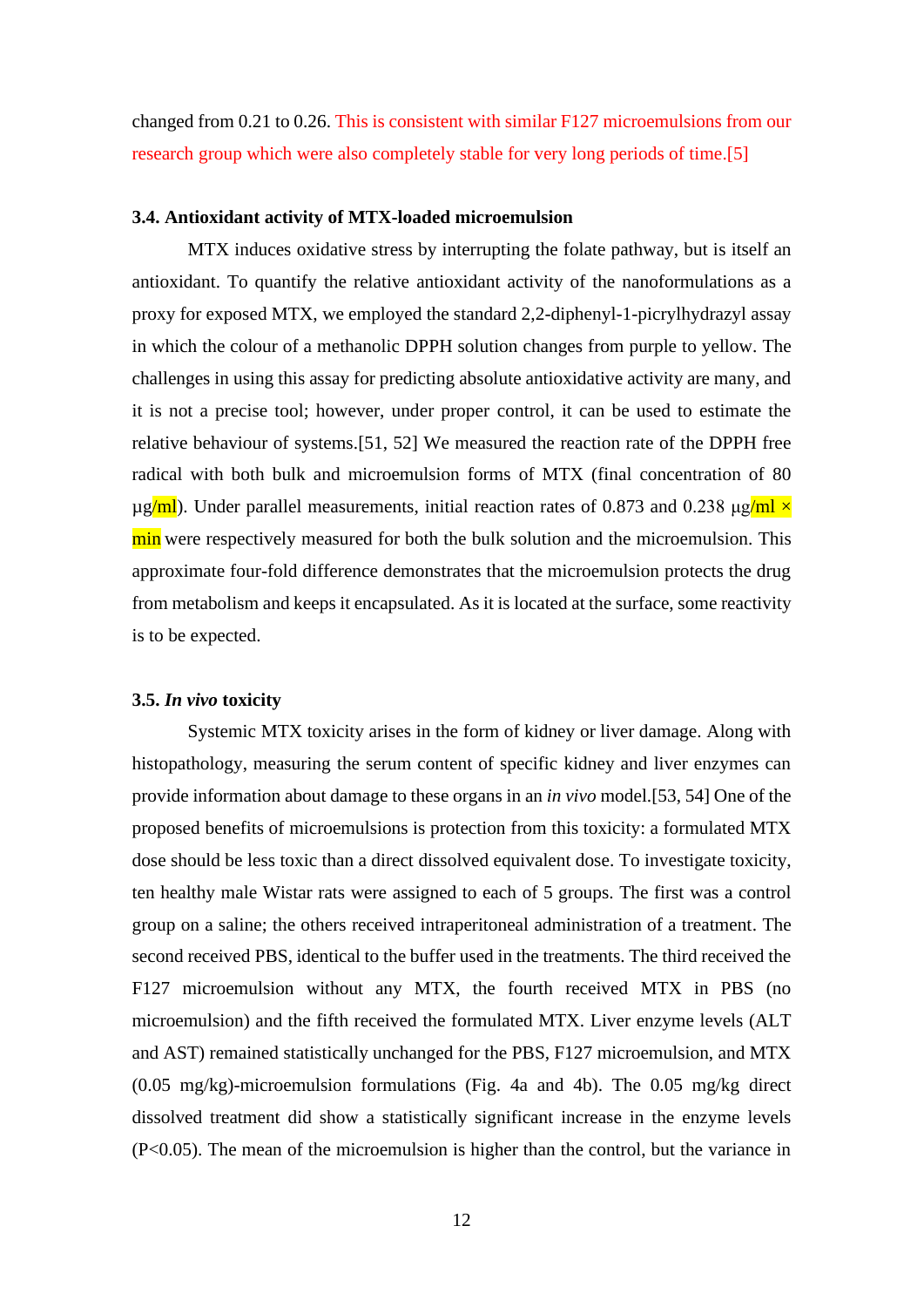the systems prevents it from reaching the threshold for significance. Serum BUN and creatinine levels also followed the same exact pattern (Fig. 4c and 4d). Combined, these results indicate that formulating MTX as a microemulsion renders the drug less toxic than direct dissolution.

MTX-derived oxidative damage will occur outside of these organs and can be measured by the upregulation of catalase to counteract the increased number of reactive oxygen species. However, no significant increase in catalase activity was observed for either MTX formulation (Fig. 4f). Curiously, the F127 microemulsion did elicit an increase. Superoxide dismutase activity dropped in both the MTX-treated groups (Fig. 4e). This is possibly because MTX itself specifically interacts with ROS, decreasing the need for enzyme upregulation. In contrast, malondialdehyde (MDA) levels were higher in both MTX-treated groups. MDA is an excellent marker of the presence of ROS, resulting directly from oxidative stress (Fig 4g). In both cases, the microemulsionformulated MTX moderated the effects, with the directly dissolved MTX showing greater changes.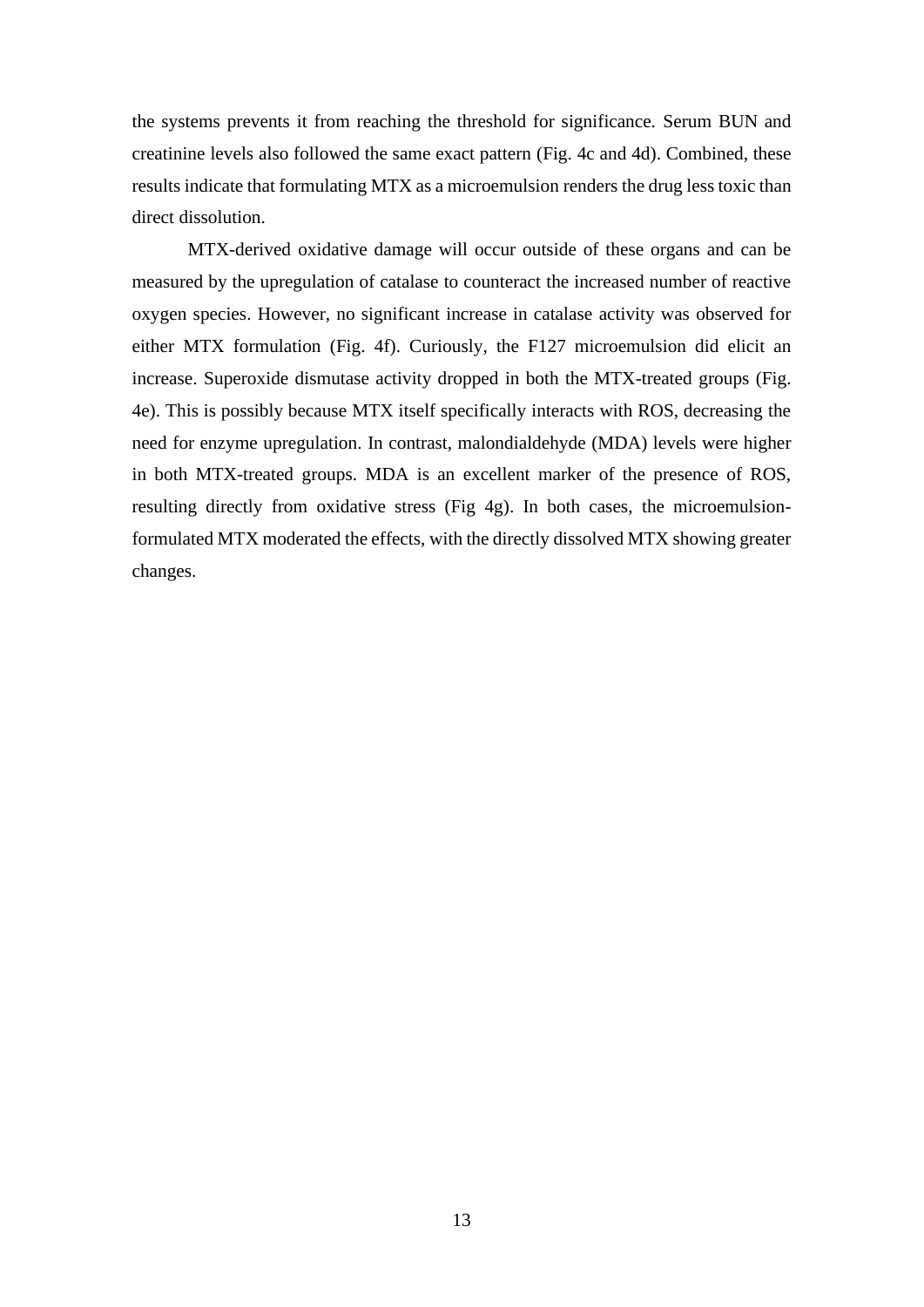

**Figure 4.** Serum AST (**A**), AST (**B**), BUN (**C**), and creatinine (**D**) levels in male Wistar rats, Mean  $\pm$  SD, N=10. \*P < 0.05, compared to the saline control group. Corrections made for multiple comparisons. Enzyme levels in liver homogenates of SOD (**E**), catalase (**F**), and MDA (**G**)

The histopathological observations align well with the biomarker measurements. The livers of the rats who received saline, PBS, or MTX-free F127 microemulsion had a normal hepatic architecture with distinct hepatocytes, central vein, and sinusoids (Fig. 5ac). Conversely, liver sections of rats treated with unformulated MTX (0.05 mg/kg; Figure 5d) showed signs of cell necrosis and a disarrangement of the sinusoids. The administration of MTX microemulsion at a dose of 0.05 mg/kg (Fig 5e) caused no pathological changes in liver sections compared to the rats not treated with MTX (Fig 5ac).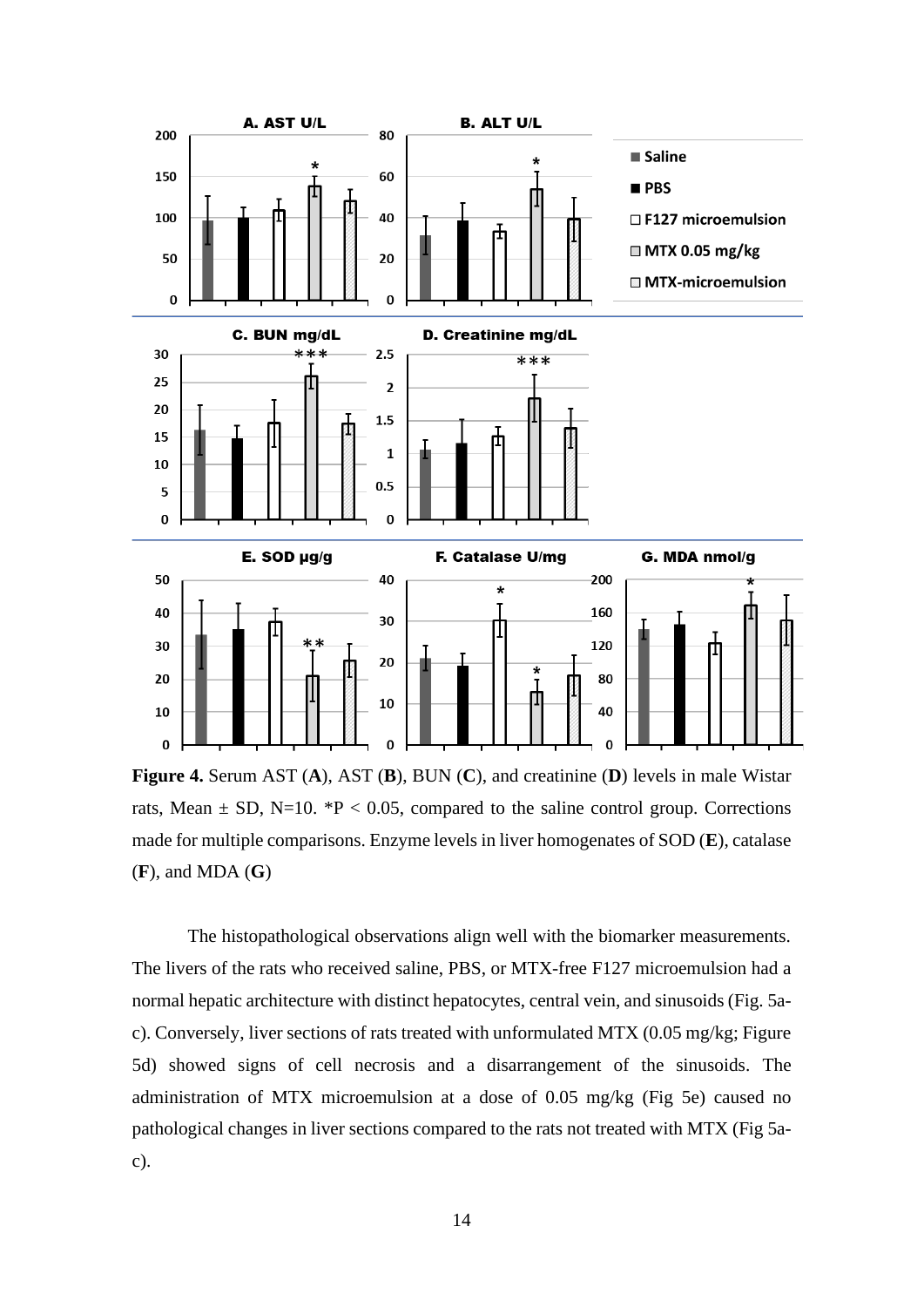

**Figure 5.** Liver sections stained by hematoxylin and eosin of rats: A) Saline; B) PBS; C) F127 microemulsion with no MTX; D) MTX 0.05 mg/kg; E) MTX in microemulsion formulated 0.05 mg/kg MTX. Alterations in liver tissue including congestion of central vein (H), sinusoidal dilatation (arrow) are highlighted for the liver obtained from the liver subjected to unformulated MTX. All images at 40x magnification.

There were similar changes in the kidney. Intraperitoneal injections of unformulated MTX induced prominent histological changes in renal tissues, such as decreased proximal tubule diameter (Fig. 6d), compared to healthy kidneys in the saline control and the PBS and F127-treated groups (Fig. 6a-c). These same histopathological changes were less prominent in the kidney micrographs of rats treated with the microemulsion form of methotrexate (Fig. 6e); however, they are still present with clear mild congestion of the proximal tubules.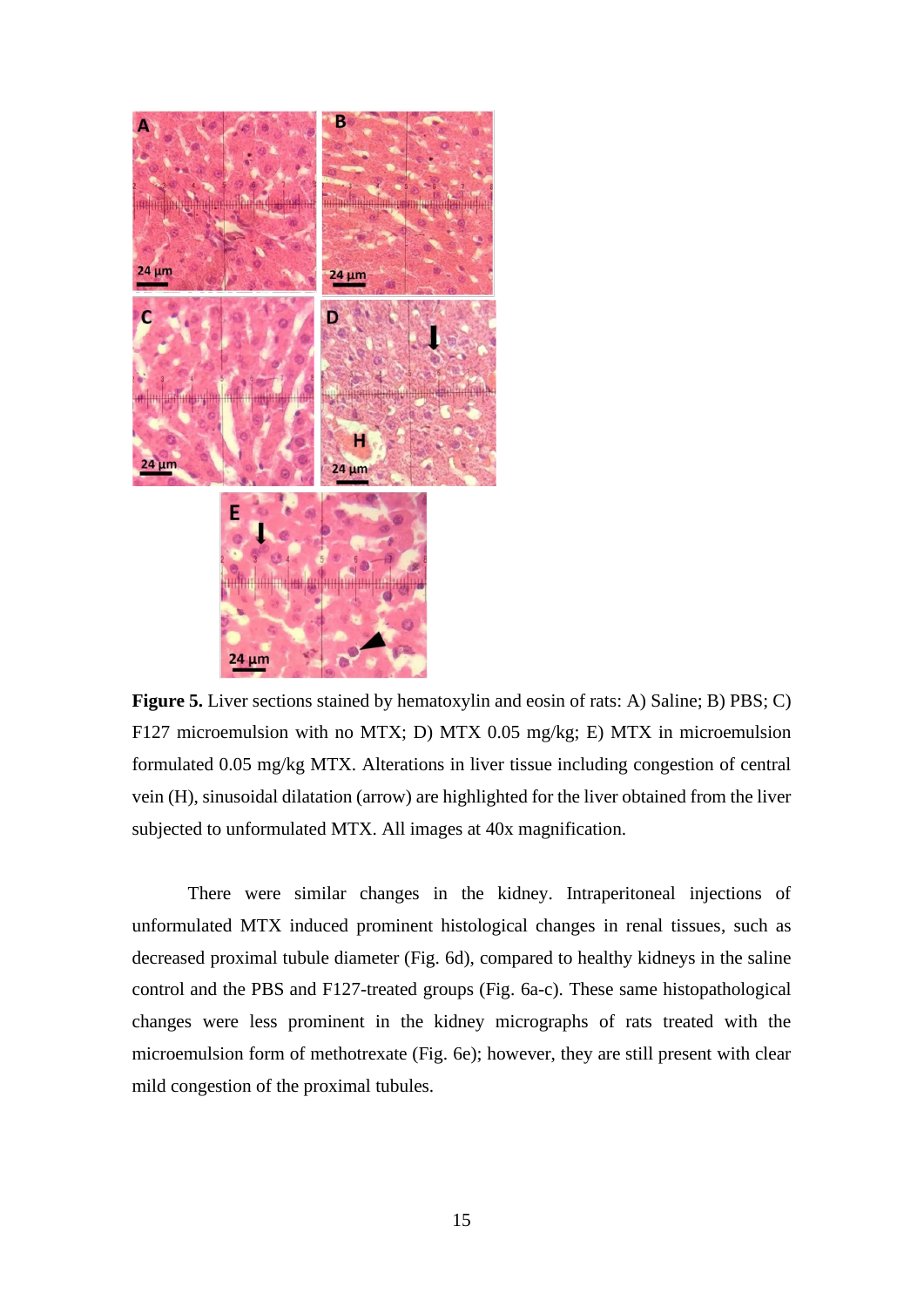

**Figure 6.** Rat kidney sections stained by hematoxylin and eosin: A) Saline; B) PBS; C) F127 microemulsion no MTX; D) MTX 0.05 mg/kg; E) MTX in F127 0.05 mg/kg. Congestion of proximal tubules is highlighted in both MTX-subjected kidneys using arrows. 40x magnification was used for all images.

Rats subjected to the microemulsion-MTX suffered no hepatotoxic effects as determined by the serum presence of elevated liver function biomarkers, or liver histopathology. On the other hand, kidney histology was affected in the group treated with the microemulsion forms of MTX. MTX is nephrotoxic, so the lower threshold on this organ is to be expected.[55, 56] Unformulated MTX produced pronounced toxic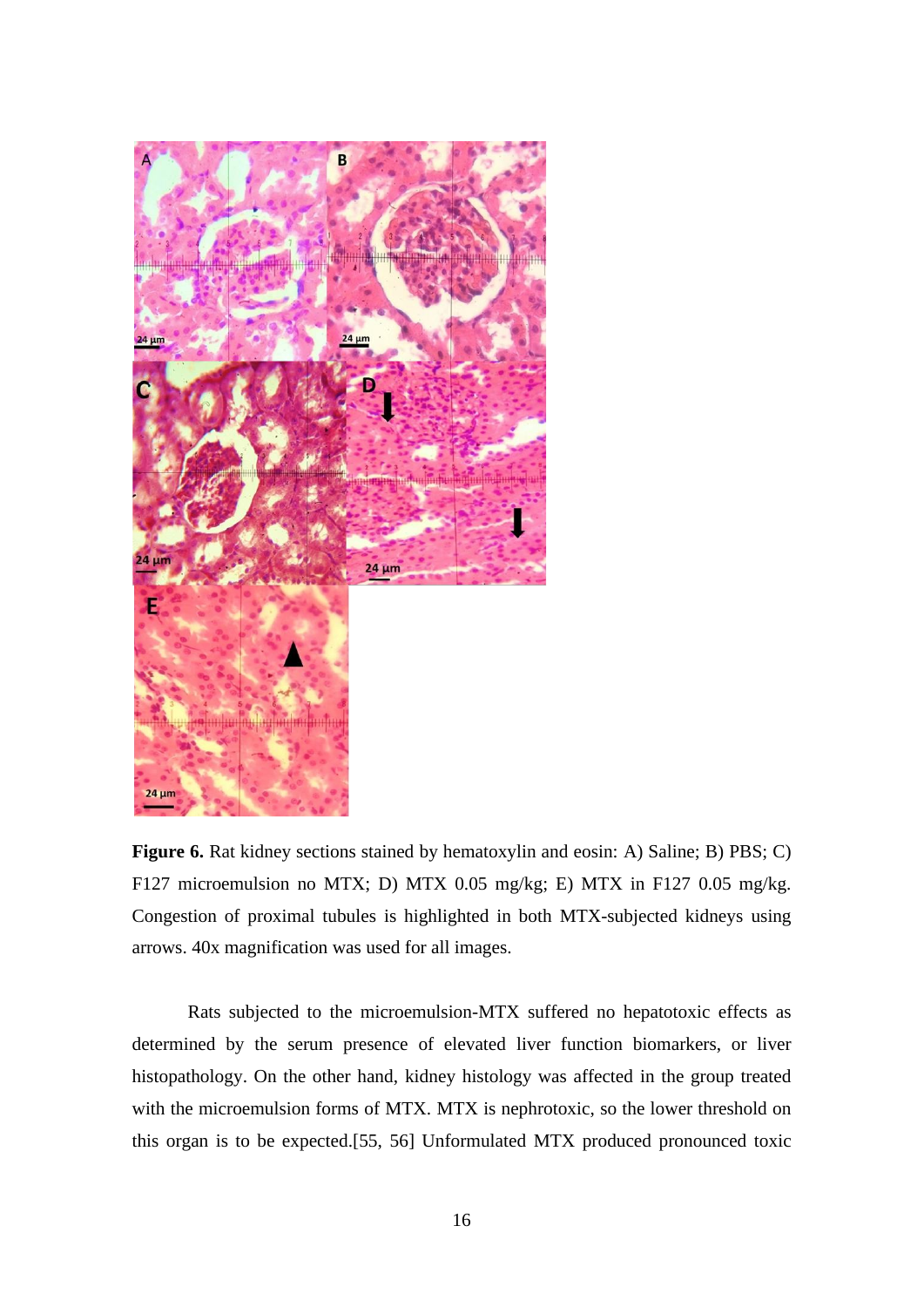effects on both the liver and the kidney according to both serum titres and histopathology. Similar doses of MTX have shown similar nephrotoxicity, and hepatotoxicity.[57, 58]

Different MTX formulations have distinct biological activity, leading to the development of a series of nanoemulsion delivery systems. The best-studied drug delivery systems are solid-lipid nanoparticles, magnetic nanoparticles, carbon nanotubes, human serum albumin, and polymeric nanoparticles.[59, 60] Since most of the studies have been pre-clinical trials, at now, it is difficult to evaluate the benefits of one system over the others. In the case of nano-emulsions synthesized in the present study, there is still a lack of clinical trials to evaluate the advantages of methotrexate-loaded F127 microemulsions over other formulations. However, the laboratory animal models could give us a better understanding of the newly formulated microemulsions. Many experiments have been conducted on biological effects of methotrexate nanoformulations. The results of Mello and coworkers demonstrated that MTX-lipid nanoemulsions at 0.2 mg/kg were effective intravenously.[61] MTX-microemulsions based on Cremophore EL have also showed potent antitumor activities on prostate, ovarian, and human breast carcinoma cell lines at 0.1 mg/mL and was more potent than direct dissolution of the same concentration.<sup>[62]</sup>

The concentration tested in our study and our microemulsion formulation is comparable to these systems. The results of this study clearly show that the microemulsion formulation protects the rat from the off-target toxicity of MTX, and the low cost and ease of synthesis of these F-127-based microemulsions might prove to make them promising delivery formulations for both anti-cancer and anti-inflammatory applications.

# **4. Conclusions**

Encapsulation in oil-in-water microemulsions is well established to universally improve the efficacy of MTX, but the effect on toxicity of these systems has not been previously investigated in the literature. In this study, oil-in-water Pluronic F127-based microemulsions containing the MTX drug were prepared at an equimolar oil-to-surfactant molar ratio at nano-droplet mass fractions (MFD) of between 0.01 to 0.08. The droplet size increased and the attractive interactions between nano-droplets increased as the MFD rose. MTX encapsulation efficiency (EE%) of inside the microemulsions was ca. 73.0 %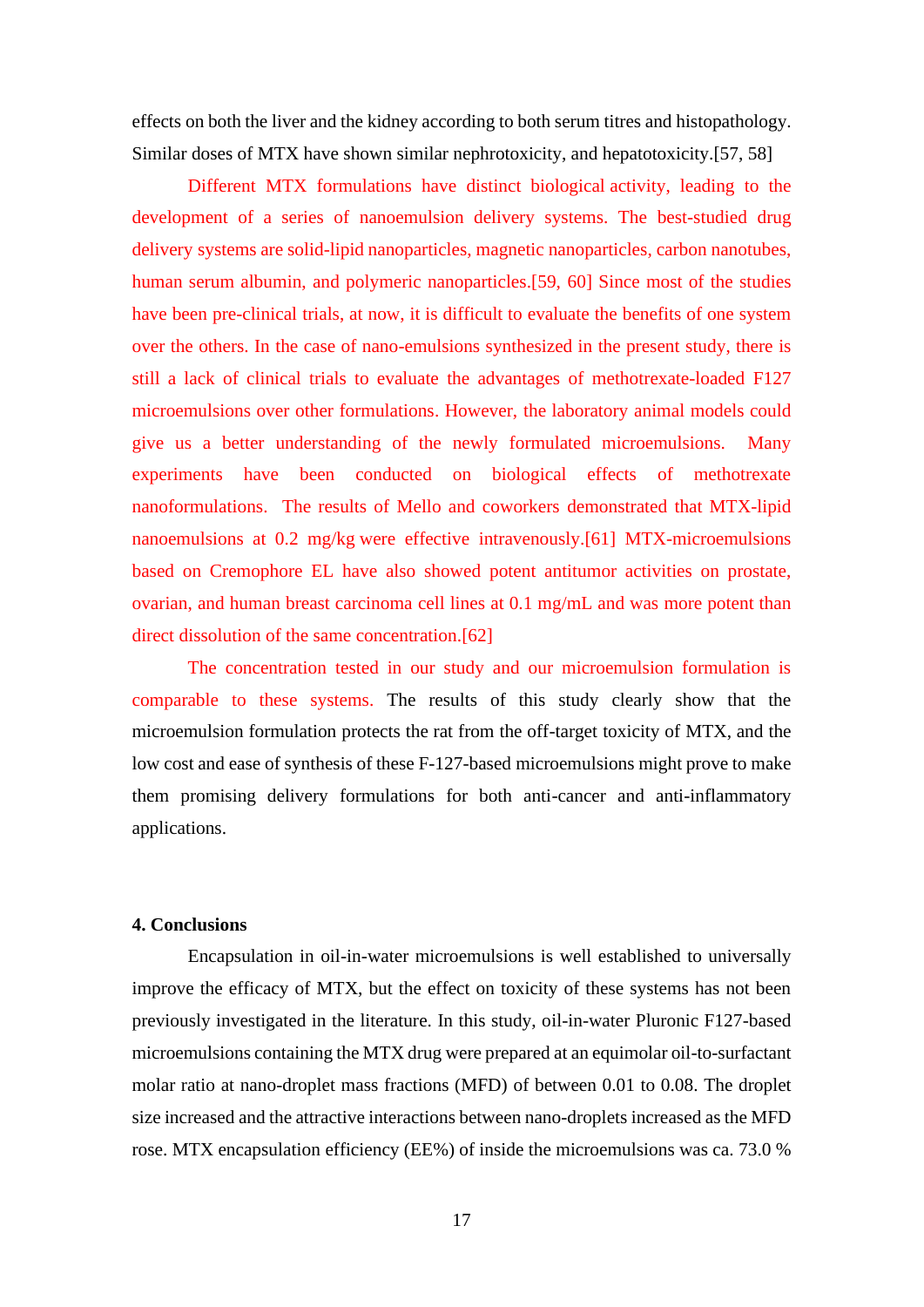$\pm$  8.4 indicating a high loading of the drug into the nanocarrier. Finally, the microemulsions remain stable for up to a year after synthesis, demonstrating their ability to be stored long term and made in bulk.

F127-formulated MTX showed no liver toxicity, and only limited kidney toxicity in comparison to an equivalent dose of the unformulated MTX in a Wistar rat model. This formulation, and other similar approaches, is promising for the future of MTX clinical deployment to improve outcomes for patients. However, measuring toxicity should be an essential component of the study of chemotherapeutic microemulsions in this growing literature.

# **Acknowledgments**

A. Rahdar would like to thank the University of Zabol for financial support (UOZ-GR-9618-40) for this work. J.F. Trant would like to thank the Natural Sciences and Engineering Research Council of Canada (2018-06338) and the Windsor Cancer Centre Foundation through the Seeds For Hope program (817456) for providing financial support for this work.

# **References**

[1] E.V. Batrakova, A.V. Kabanov, Pluronic block copolymers: Evolution of drug delivery concept from inert nanocarriers to biological response modifiers, J. Controlled Release, 130 (2008) 98-106.

[2] A.V. Kabanov, V.Y. Alakhov, Pluronic block copolymers in drug delivery: from micellar nanocontainers to biological response modifiers, Crit. Rev. Ther. Drug Carrier Syst., 19 (2002) 1-72.

[3] R. López-Esparza, M.A. Guedeau-Boudeville, Y. Gambin, C. Rodríguez-Beas, A. Maldonado, W. Urbach, Interaction between poly(ethylene glycol) and two surfactants investigated by diffusion coefficient measurements, J. Colloid Interface Sci., 300 (2006) 105-110.

[4] O. Ortona, G. D'Errico, L. Paduano, V. Vitagliano, Interaction between cationic, anionic, and non-ionic surfactants with ABA block copolymer Pluronic PE6200 and with BAB reverse block copolymer Pluronic 25R4, J. Colloid Interface Sci., 301 (2006) 63-77.

[5] A. Rahdar, P. Taboada, M.R. Hajinezhad, M. Barani, H. Beyzaei, Effect of tocopherol on the properties of Pluronic F127 microemulsions: Physico-chemical characterization and in vivo toxicity, J. Mol. Liq., 277 (2019) 624-630.

[6] M. Varshney, T.E. Morey, D.O. Shah, J.A. Flint, B.M. Moudgil, C.N. Seubert, D.M. Dennis, Pluronic microemulsions as nanoreservoirs for extraction of bupivacaine from normal saline, J. Am. Chem. Soc., 126 (2004) 5108-5112.

[7] A. Rahdar, S. kazemi, F. Askari, Pluronic as nano-carier for drug delivery systems, Nanomed. Res. J., 3 (2018) 174-179.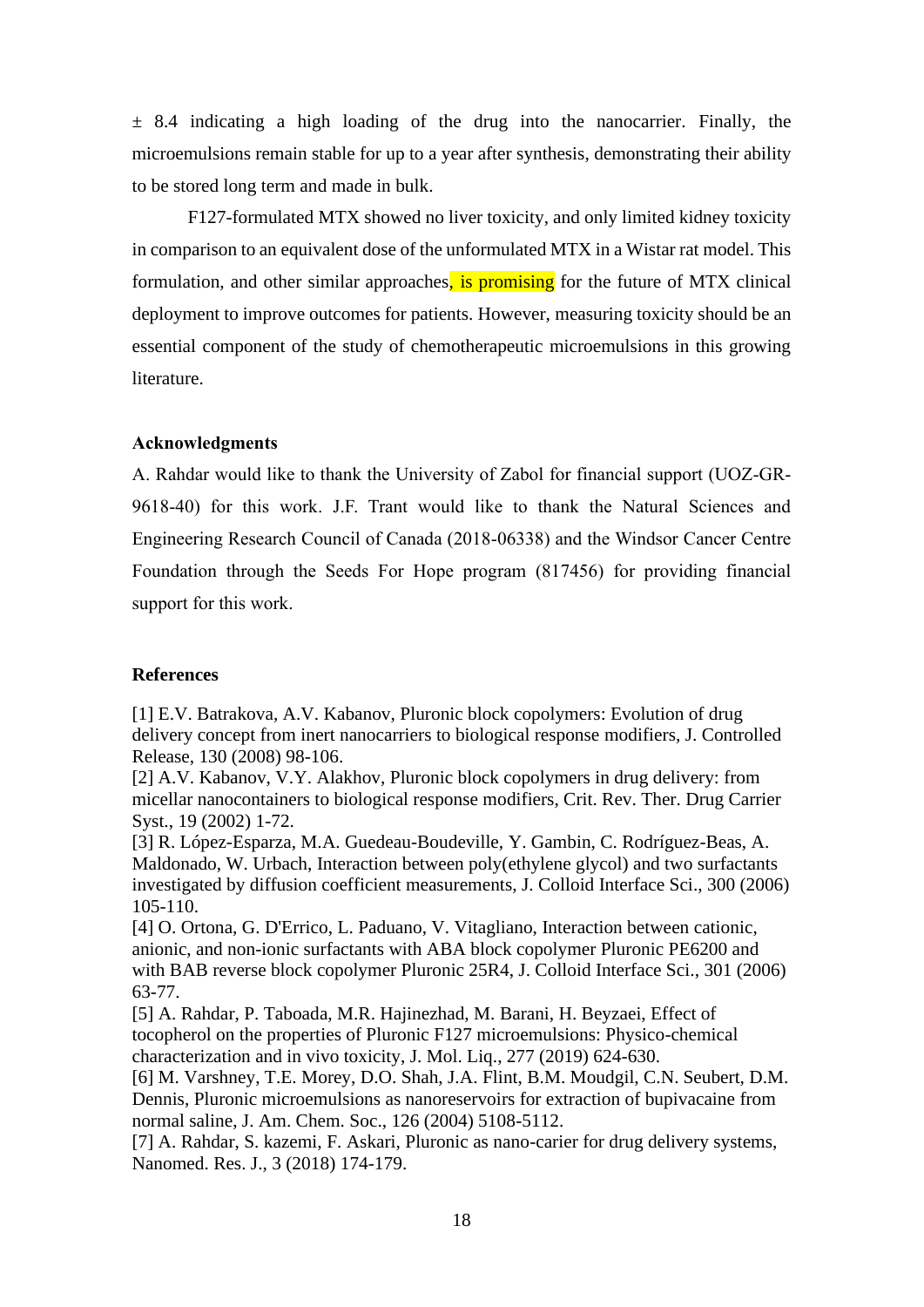[8] N.K. Goyal, N. Sharma, V. Bhardwaj, P.K. Sharma, Pluronic F127 as thermoreversible polymer gel forming agent for delivery of drugs, Res. J. Pharm. Tech., 3 (2010) 700-704.

[9] B. Shriky, A. Kelly, M. Isreb, M. Babenko, N. Mahmoudi, S. Rogers, O. Shebanova, T. Snow, T. Gough, Pluronic F127 thermosensitive injectable smart hydrogels for controlled drug delivery system development, J. Colloid Interface Sci., 565 (2020) 119- 130.

[10] B. Satyabrata, P. Ellaiah, R. Choudhury, K. Murthy, P. Bibhutibhusan, M.S. Kumar, Design and evaluation of methotrexate buccal mucoadhesive patches, Int. J. Pharm. Biomed. Sci., 1 (2010) 31-36.

[11] A.-R. Bălănescu, V.C. Bojincă, M. Bojincă, T. Donisan, S.M. Bălănescu, Cardiovascular effects of methotrexate in immune-mediated inflammatory diseases, Exp. Ther. Med., 17 (2019) 1024-1029.

[12] B. Friedman, B. Cronstein, Methotrexate mechanism in treatment of rheumatoid arthritis, Joint Bone Spine, 86 (2019) 301-307.

[13] H.K. Choi, M.A. Hernán, J.D. Seeger, J.M. Robins, F. Wolfe, Methotrexate and mortality in patients with rheumatoid arthritis: A prospective study, Lancet, 359 (2002) 1173-1177.

[14] M.C. Zimmerman, D.L. Clemens, M.J. Duryee, C. Sarmiento, A. Chiou, C.D. Hunter, J. Tian, L.W. Klassen, J.R. O'Dell, G.M. Thiele, T.R. Mikuls, D.R. Anderson, Direct antioxidant properties of methotrexate: Inhibition of malondialdehydeacetaldehyde-protein adduct formation and superoxide scavenging, Redox Biol., 13 (2017) 588-593.

[15] W. Wang, H. Zhou, L. Liu, Side effects of methotrexate therapy for rheumatoid arthritis: A systematic review, Eur. J. Med. Chem., 158 (2018) 502-516.

[16] H. Al-Hasani, E. Roussou, Methotrexate for rheumatoid arthritis patients who are on hemodialysis, Rheumatol. Int., 31 (2011) 1545-1547.

[17] M.A. James-Smith, D. Shekhawat, S. Cheung, B.M. Moudgil, D.O. Shah, Effect of chain length on binding of fatty acids to Pluronics in microemulsions, Colloids Surf., B 62 (2008) 5-10.

[18] B. Amarji, N.K. Garg, B. Singh, O.P. Katare, Microemulsions mediated effective delivery of methotrexate hydrogel: More than a tour de force in psoriasis therapeutics, J. Drug Targeting, 24 (2016) 147-160.

[19] H.Y. Karasulu, B. Karabulut, E. Göker, T. Güneri, F. Gabor, Controlled release of methotrexate from W/O microemulsion and its *in vitro* antitumor activity, Drug Delivery, 14 (2007) 225-233.

[20] M. Agafonov, T. Volkova, R. Kumeev, E. Chibunova, I. Terekhova, Impact of pluronic F127 on aqueous solubility and membrane permeability of antirheumatic compounds of different structure and polarity, J. Mol. Liq., 274 (2019) 770-777.

[21] T. Volkova, R. Kumeev, N. Kochkina, I. Terekhova, Impact of Pluronics of different structure on pharmacologically relevant properties of sulfasalazine and methotrexate, J. Mol. Liq., 289 (2019) 111076.

[22] V.M.P. Tanmoy Das, Pramod Kumar Teggin Math, Injectable *in situ* gel of methotrexate for rheumatoid arthritis: Development, *in vitro* and *in vivo* evaluation, J. Appl. Pharm. Sci., 9 (2019) 040-048.

[23] J. Pluta, B. Karolewicz, *In vitro* studies of the properties of thermosensitive systems prepared on Pluronic F-127 as vehicles for methotrexate for delivery to solid tumours, Polim. Med., 36 (2006) 37-53.

[24] G. Lu, H.W. Jun, Diffusion studies of methotrexate in Carbopol and Poloxamer gels, Int. J. Pharm. (Amsterdam, Neth.), 160 (1998) 1-9.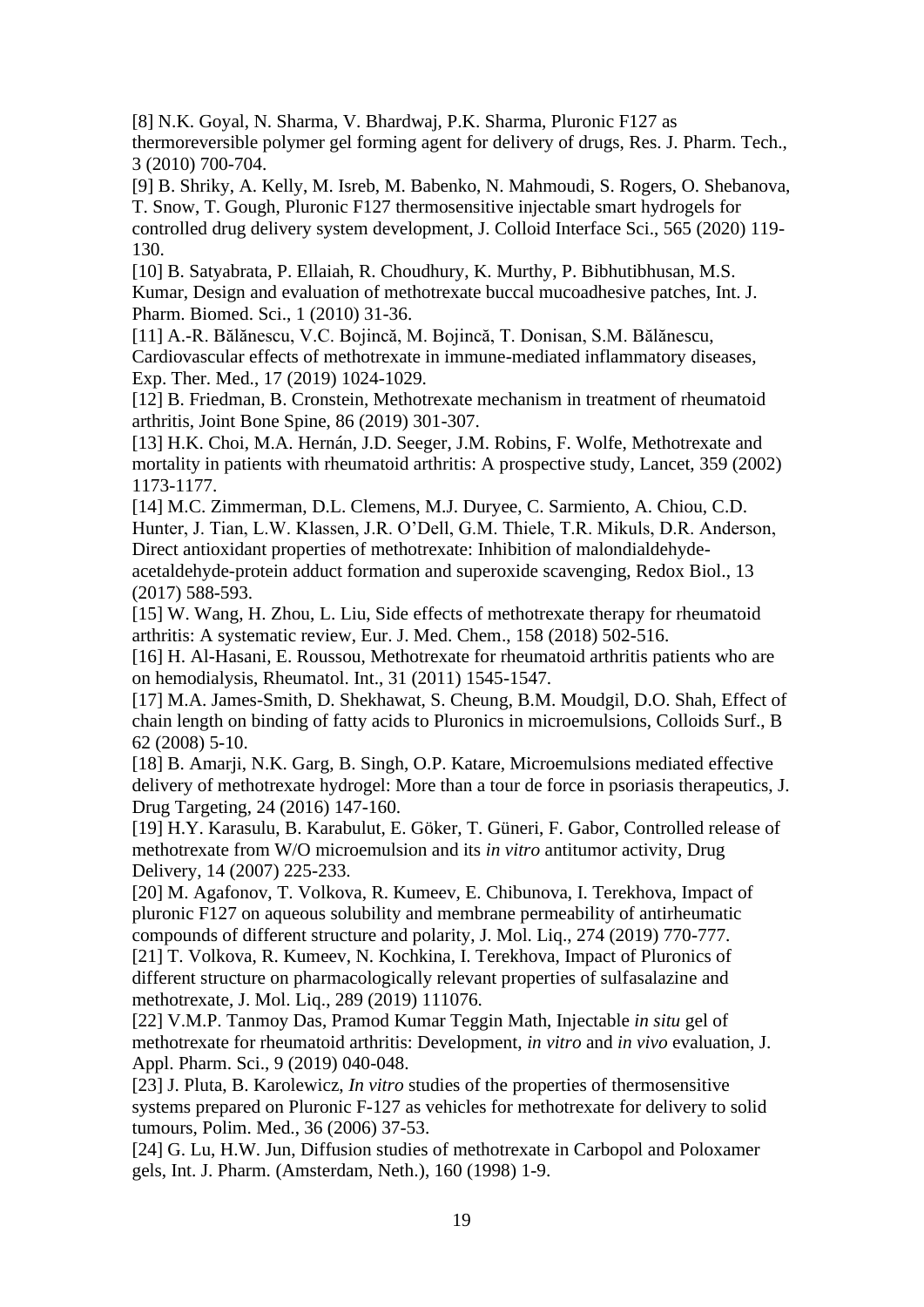[25] M.P. Venkatesh, S. Anis, T.M. Pramod Kumar, Design and development of an injectable in situ forming drug delivery system of methotrexate for the treatment of rheumatoid arthritis, J. Drug Delivery Sci. Technol., 23 (2013) 445-453.

[26] C.G. Shinde, T.M. Pramod kumar, M.P. Venkatesh, K.S. Rajesh, A. Srivastava, R.A.M. Osmani, Y.H. Sonawane, Intra-articular delivery of a methotrexate loaded nanostructured lipid carrier based smart gel for effective treatment of rheumatic diseases, RSC Adv., 6 (2016) 12913-12924.

[27] S.L. Law, F.M. Lin, Release of methotrexate from microsphere-in-oil-in-water emulsions, Drug Dev. Ind. Pharm., 17 (1991) 919-930.

[28] G. Abdelbary, M. Haider, *In vitro* characterization and growth inhibition effect of nanostructured lipid carriers for controlled delivery of methotrexate, Pharm. Develop. Technol, 18 (2013) 1159-1168.

[29] Y. Chen, X. Sha, W. Zhang, W. Zhong, Z. Fan, Q. Ren, L. Chen, X. Fang, Pluronic mixed micelles overcoming methotrexate multidrug resistance: *in vitro* and *in vivo* evaluation, Int. J. Nanomed., 8 (2013) 1463-1476.

[30] Y. Chen, W. Zhang, J. Gu, Q. Ren, Z. Fan, W. Zhong, X. Fang, X. Sha, Enhanced antitumor efficacy by methotrexate conjugated Pluronic mixed micelles against KBv multidrug resistant cancer, Int. J. Pharm. (Amsterdam, Neth.), 452 (2013) 421-433. [31] K. Gao, X. Jiang, Influence of particle size on transport of methotrexate across blood brain barrier by polysorbate 80-coated polybutylcyanoacrylate nanoparticles, Int. J. Pharm. (Amsterdam, Neth.), 310 (2006) 213-219.

[32] S. Li, Y. Xiong, X. Zhang, Poloxamer surface modified trimethyl chitosan nanoparticles for the effective delivery of methotrexate in osteosarcoma, Biomed. Pharmacother., 90 (2017) 872-879.

[33] N.K. Garg, B. Singh, G. Sharma, V. Kushwah, R.K. Tyagi, S. Jain, O.P. Katare, Development and characterization of single step self-assembled lipid polymer hybrid nanoparticles for effective delivery of methotrexate, RSC Adv., 5 (2015) 62989-62999. [34] J. Ren, Z. Fang, L. Yao, F.Z. Dahmani, L. Yin, J. Zhou, J. Yao, A micelle-like structure of poloxamer–methotrexate conjugates as nanocarrier for methotrexate delivery, Int. J. Pharm. (Amsterdam, Neth.), 487 (2015) 177-186.

[35] S. Moura, J. Noro, P. Cerqueira, C. Silva, A. Cavaco-Paulo, A. Loureiro, Poloxamer 407 based-nanoparticles for controlled release of methotrexate, Int. J. Pharm. (Amsterdam, Neth.), 575 (2020) 118924.

[36] A. Meshkini, H. Oveisi, Methotrexate-F127 conjugated mesoporous zinc hydroxyapatite as an efficient drug delivery system for overcoming chemotherapy resistance in osteosarcoma cells, Colloids Surf., B 158 (2017) 319-330.

[37] R.-M. Ferraiuolo, D. Meister, D. Leckie, M. Dashti, J. Franke, L.A. Porter, J.F. Trant, Neuro and heparic toxicological profile of (*S*)-2,4-diaminobutyric acid in embryonic, adolescent and adult zebrafish, J. Appl. Toxicol., 39 (2019) 1568-1577. [38] F. Sotoudegan, M. Amini, M. Faizi, R. Aboofazeli, Nimodipine-loaded Pluronic® block copolymer micelles: preparation, characterization, *in-vitro* and *in-vivo* studies, Iran. J. Pharm. Res., 15 (2016) 641.

[39] M.J. Alvarez-Figueroa, J. Blanco-Méndez, Transdermal delivery of methotrexate: Iontophoretic delivery from hydrogels and passive delivery from microemulsions, Int. J. Pharm. (Amsterdam, Neth.), 215 (2001) 57-65.

[40] S.I. Shofia, K. Jayakumar, A. Mukherjee, N. Chandrasekaran, Efficiency of brown seaweed (Sargassum longifolium) polysaccharides encapsulated in nanoemulsion and nanostructured lipid carrier against colon cancer cell lines HCT 116, RSC Adv., 8 (2018) 15973-15984.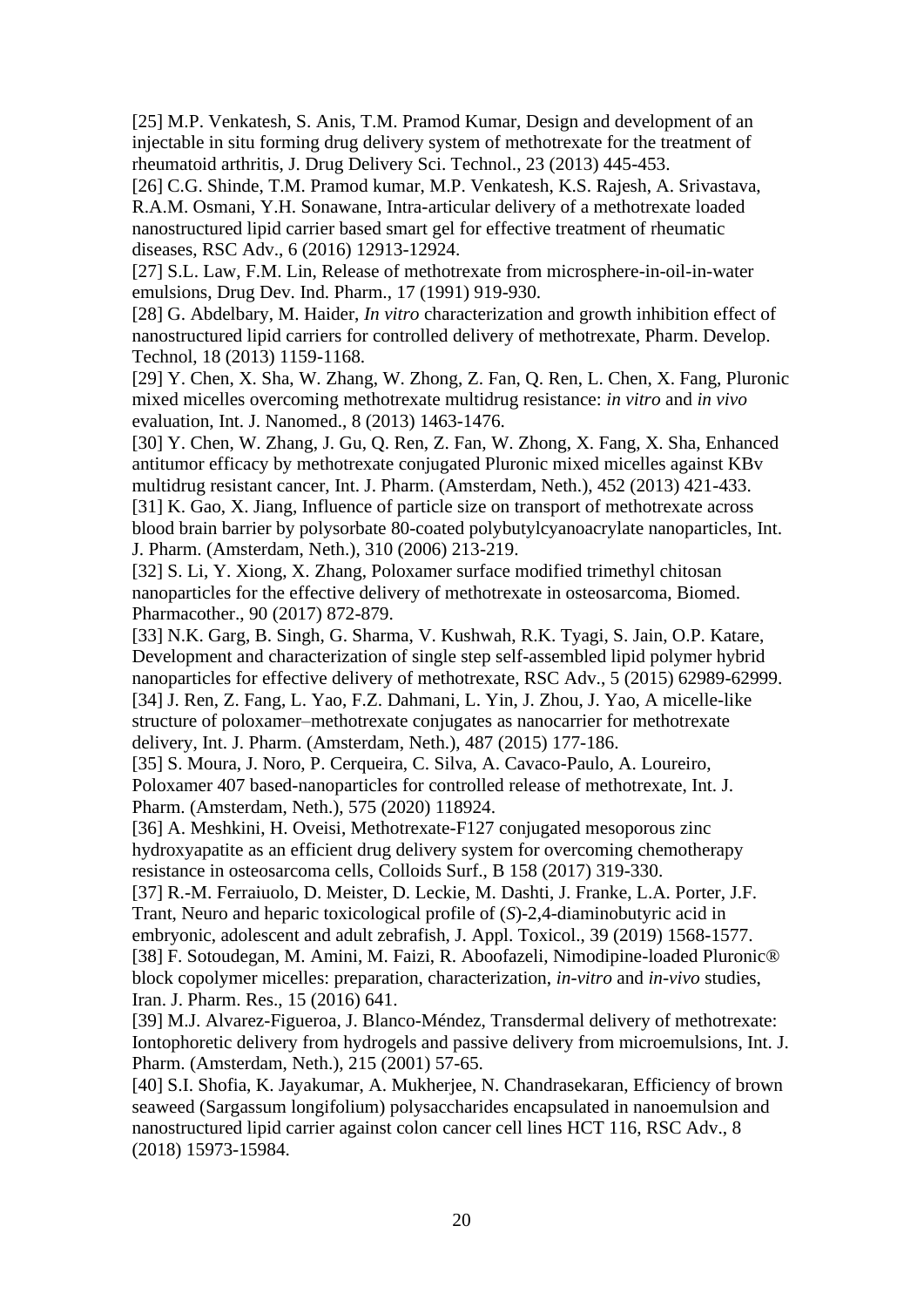[41] M. Barani, M. Mirzaei, M. Torkzadeh-Mahani, M. Adeli-sardou, Evaluation of Carum-loaded Niosomes on Breast Cancer Cells: Physicochemical Properties, In Vitro Cytotoxicity, Flow Cytometric, DNA Fragmentation and Cell Migration Assay, Scientific reports, 9 (2019) 1-10.

[42] M. Cirri, L. Maestrini, F. Maestrelli, N. Mennini, P. Mura, C. Ghelardini, L. Di Cesare Mannelli, Design, characterization and in vivo evaluation of nanostructured lipid carriers (NLC) as a new drug delivery system for hydrochlorothiazide oral administration in pediatric therapy, Drug Deliv., 25 (2018) 1910-1921.

[43] H. Aebi, Catalase in vitro, in: L. Packer (Ed.) Oxygen Radicals in Biological Systems, Academic Press, Cambridge, MA, 1984, pp. 121-126.

[44] P. Kakkar, B. Das, P.N. Viswanathan, A modified spectrophotometric assay of superoxide dismutase, Indian J. Biochem. Biophys., 21 (1984) 130-132.

[45] H. Ohkawa, N. Ohishi, K. Yagi, Assay for lipid peroxides in animal tissues by thiobarbituric acid reaction, Anal. Biochem., 95 (1979) 351-358.

[46] T. Tadros, Electrostatic and steric stabilization of colloidal dispersions, in: H. Ohshima (Ed.) Electrical phenomena at interfaces and biointerfaces: Fundamentals and applications in nano-, bio-, and environmental sciences, John Wiley & Sons, Inc., Hoboken, NJ, 2012, pp. 153-172.

[47] A. Rahdar, M. Almasi-Kashi, A.M. Khan, M. Aliahmad, A. Salimi, M. Guettari, H.E.G. Kohne, Effect of ion exchange in NaAOT surfactant on droplet size and location of dye within Rhodamine B (RhB)-containing microemulsion at low dye concentration, J. Mol. Liq., 252 (2018) 506-513.

[48] E.J. Acosta, J.S. Yuan, A.S. Bhakta, The characteristic curvature of ionic surfactants, Journal of Surfactants and Detergents, 11 (2008) 145-158.

[49] M. Varshney, T.E. Morey, D.O. Shah, J.A. Flint, B.M. Moudgil, C.N. Seubert, D.M. Dennis, Pluronic microemulsions as nanoreservoirs for extraction of bupivacaine from normal saline, Journal of the American Chemical Society, 126 (2004) 5108-5112. [50] F.A. Maulvi, A.R. Desai, H.H. Choksi, R.J. Patil, K.M. Ranch, B.A. Vyas, D.O. Shah, Effect of surfactant chain length on drug release kinetics from microemulsionladen contact lenses, Int. J. Pharm. (Amsterdam, Neth.), 524 (2017) 193-204.

[51] M.C. Foti, Use and abuse of the DPPH• radical, J. Agric. Food Chem., 63 (2015) 8765-8776.

[52] K. Mishra, H. Ojha, N.K. Chaudhury, Estimation of antiradical properties of antioxidants using DPPH assay: A critical review and results, Food Chem., 130 (2012) 1036-1043.

[53] S.M. Taimoory, A. Rahdar, M. Aliahmad, F. Sadeghfar, M.R. Hajinezhad, M. Jahantigh, P. Shahbazi, J.F. Trant, The synthesis and characterization of a magnetite nanoparticle with potent antibacterial activity and low mammalian toxicity, J. Mol. Liq., 265 (2018) 96-104.

[54] A. Rahdar, P. Taboada, M. Aliahmad, M.R. Hajinezhad, F. Sadeghfar, Iron oxide nanoparticles: Synthesis, physical characterization, and intraperitoneal biochemical studies in *Rattus norvegicus*, J. Mol. Struct., 1173 (2018) 240-245.

[55] A.H. Al-Rashidy, R.R. Salem, A.A. Alhosary, M.H. Wahdan, G.M. Elnemr, K.E. Hassan, A.I. Ali, Role of erythropoietin in methotrexate-induced nephrotoxicity in adult male albino rats, J. Nephropharmacol., 7 (2018) 156-163.

[56] C.D. Flombaum, D. Liu, S.Q. Yan, A. Chan, S. Mathew, P.A. Meyers, I.G. Glezerman, T. Muthukumar, Management of patients with acute methotrexate nephrotoxicity with high-dose leucovorin, Pharmacotherapy, 38 (2018) 714-724.

[57] A.M. Mahmoud, O.E. Hussein, W.G. Hozayen, S.M. Abd El-Twab, Methotrexate hepatotoxicity is associated with oxidative stress, and down-regulation of PPARγ and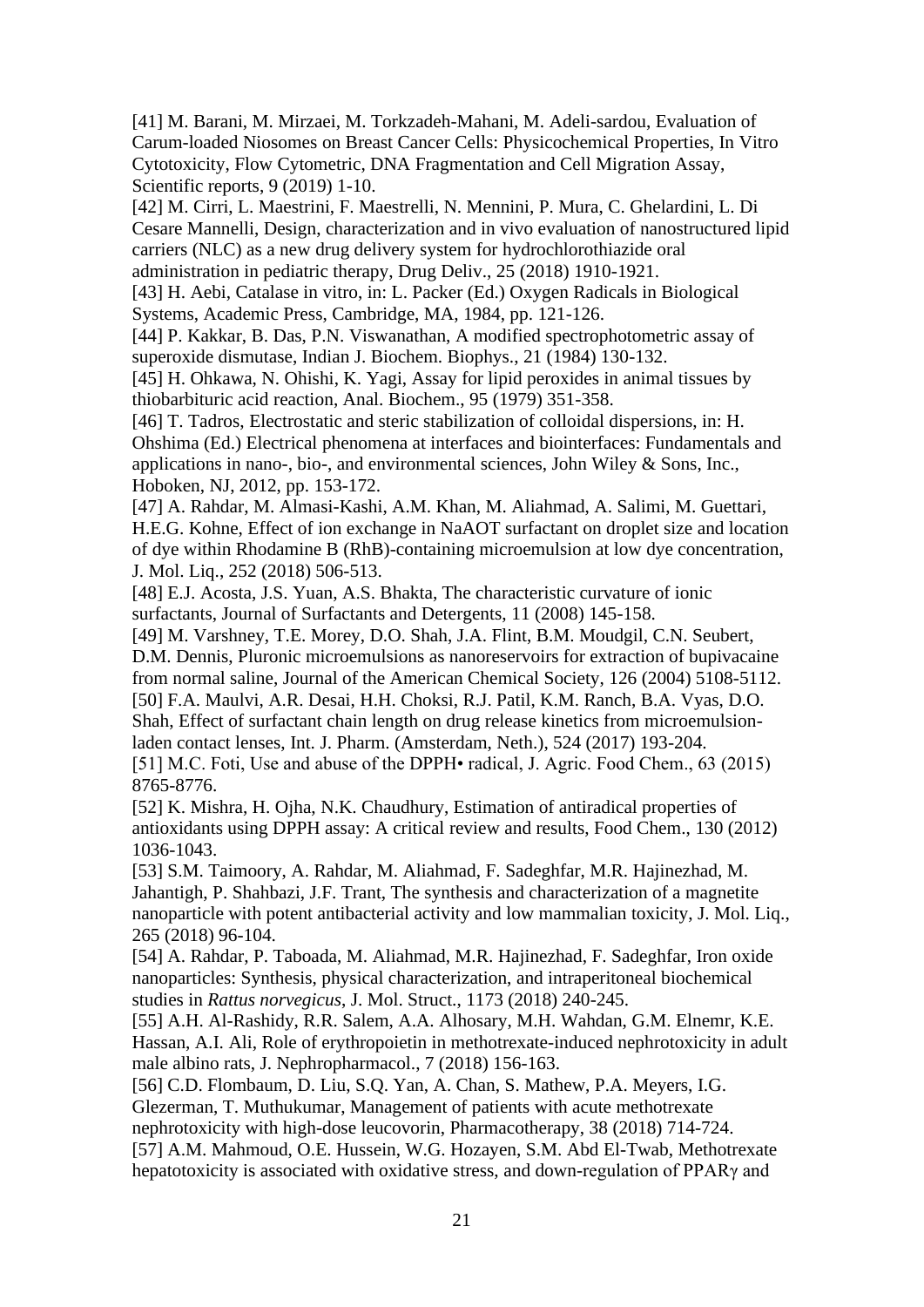Nrf2: Protective effect of 18β-Glycyrrhetinic acid, Chem.-Biol. Interact., 270 (2017) 59-72.

[58] B.C. Widemann, P.C. Adamson, Understanding and managing methotrexate nephrotoxicity, Oncologist, 11 (2006) 694-703.

[59] Z.A. Khan, R. Tripathi, B. Mishra, Methotrexate: A detailed review on drug delivery and clinical aspects, Exp. Opin. Drug Deliv., 9 (2012) 151-169.

[60] S.E. Flores, M.I. Rial-Hermida, J.C. Ramirez, A. Pazos, A. Concheiro, C. Alvarez-Lorenzo, R.D. Peralta, Microemulsions for colorectal cancer treatments. General considerations and formulation of methotrexate, Min-Rev. Med. Chem., 16 (2016) 498- 508.

[61] S.B.V. Mello, E.R. Tavares, M.C. Guido, E. Bonfá, R.C. Maranhão, Antiinflammatory effects of intravenous methotrexate associated with lipid nanoemulsions on antigen-induced arthritis, Clinics (Sao Paulo, Brazil), 71 (2016) 54-58.

[62] H.Y. Karasulu, G. Kantarcı, B. Karaca, V. Armagan, T. Güneri, E. Göker, Determining the cytotoxicity of methotrexate-loaded microemulsion on human breast, ovarian, and prostate carcinoma cell lines: A new modality for an old drug, Drug Develop. Res., 70 (2009) 49-56.